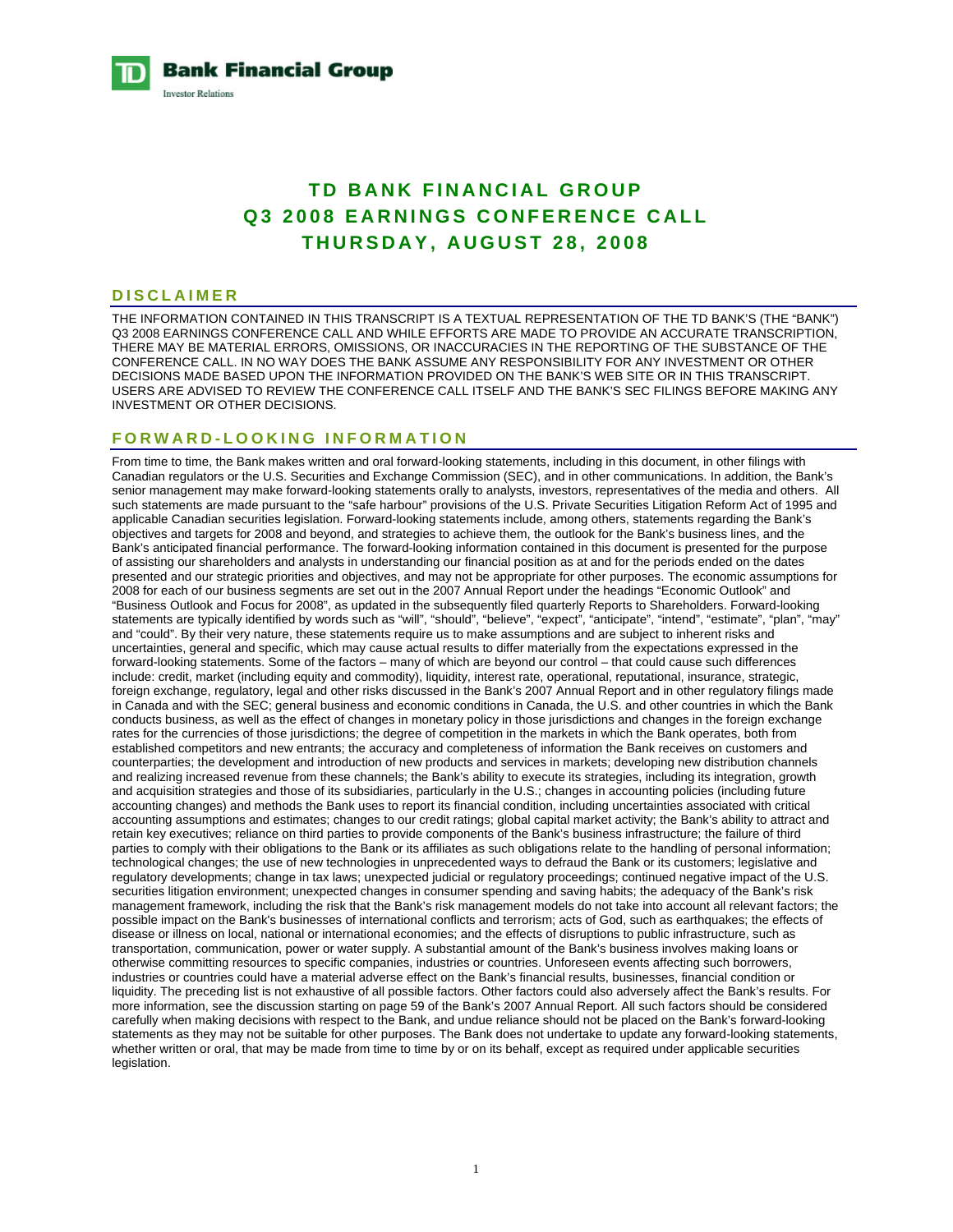

# **CORPORATE PARTICIPANTS**

| Ed Clark            | President & CEO, TD Bank Financial Group                   |
|---------------------|------------------------------------------------------------|
| Colleen Johnston    | CFO, TD Bank Financial Group                               |
| Bharat Masrani      | President & CEO, TD Bank, N.A.                             |
| Mark Chauvin        | EVP & Chief Risk Officer, TD Bank Financial Group          |
| <b>Bob Dorrance</b> | Chairman, CEO & President, TD Securities                   |
| Bernie Dorval       | Group Head Global Insurance, Deputy Chair, TD Canada Trust |
| Bill Hatanaka       | Chairman & CEO, TD Waterhouse                              |
| Tim Hockey          | President & CEO, TD Canada Trust                           |
| Tim Thompson        | SVP Investor Relations, TD Bank Financial Group            |

# **CONFERENCE CALL PARTICIPANTS**

| Michael Goldberg       | Desi        |
|------------------------|-------------|
| Ian de Verteuil        | <b>BMC</b>  |
| <b>Jim Bantis</b>      | Cred        |
| <b>Brad Smith</b>      | Blacl       |
| <b>Shannon Cowherd</b> | Citib       |
| <b>Andre Hardy</b>     | RBC         |
| Mario Mendonca         | Gent        |
| Darko Mihelic          | <b>CIBC</b> |
|                        |             |

ardins Securities – Analyst **D Capital Markets – Analyst** Jit Suisse – Analyst kmont Capital – Analyst ank Group – Analyst **Capital Markets – Analyst** uity Capital Markets – Analyst C World Markets - Analyst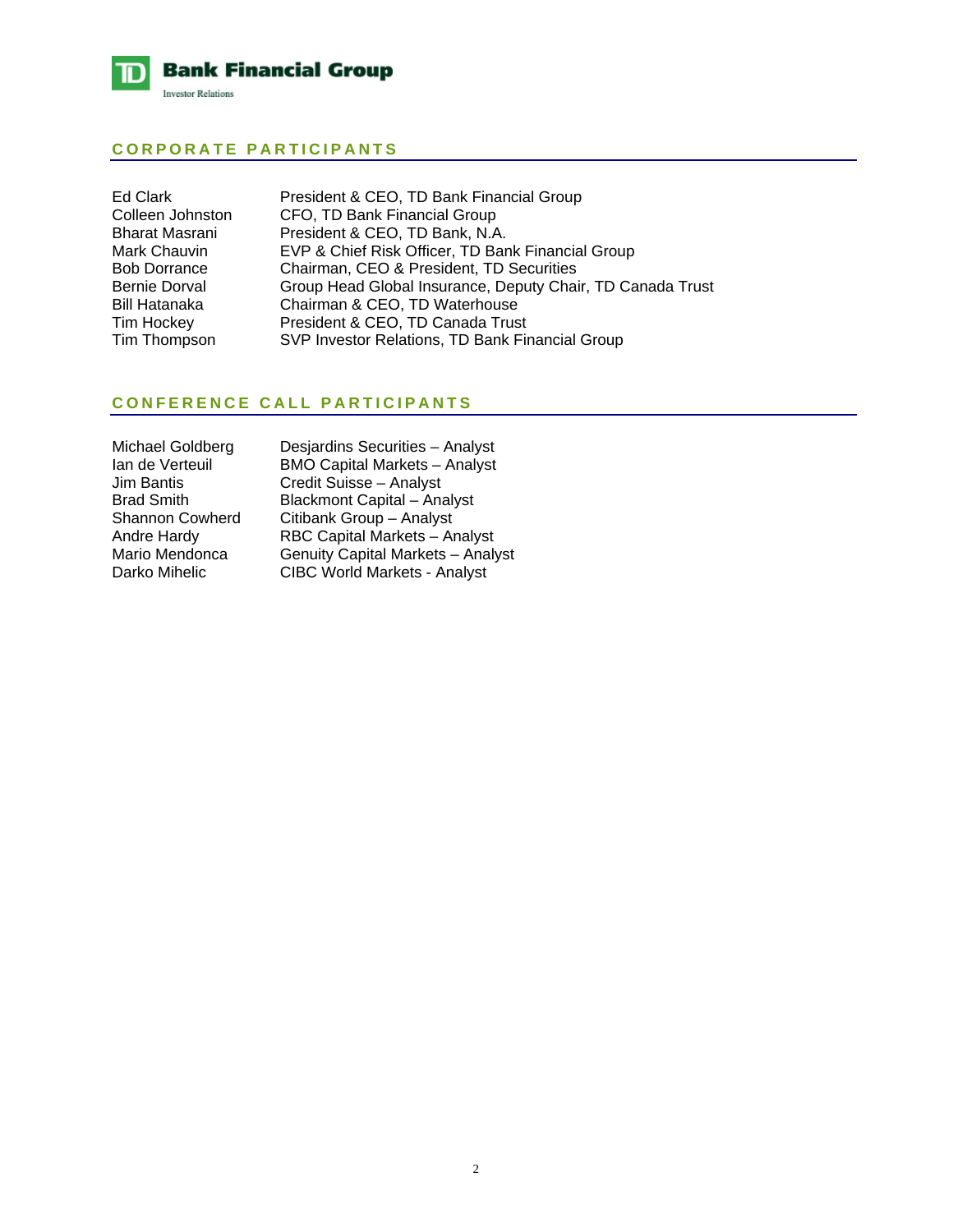

# **PRESENTATION**

# **Tim Thompson - TD Bank Financial Group - SVP - IR**

Good afternoon and welcome to the TD Bank Financial Group's third-quarter 2008 investor presentation. My name is Tim Thompson. I am Head of Investor Relations at the bank. We will begin today's presentation with strategic remarks from Ed Clark, the Bank's CEO. After which, Colleen Johnston, the Bank's CFO, will present will our third-quarter operating performance. Bharat Masrani, Group Head US P&C Banking, will then provide an update with respect to our integration initiatives in our US P&C. We will then entertain questions from those present and from prequalified analysts and investors on the phone.

Also present today to answer your questions are Mark Chauvin, Chief Risk Officer; Bob Dorrance, Group Head Wholesale Bank; Bernie Dorval, Group Head Global Insurance; Bill Hatanaka, Group Head Wealth Management, and Tim Hockey, Group Head Canadian P&C Banking.

As in the past, we're trying to keep the call to about one hour with Ed, Colleen and Bharat's remarks taking up about half that time. Please turn the page two.

We know that this presentation contains forward-looking statements, and actual results could differ materially from what is discussed. These statements are presented for the purpose of assisting our shareholders and analysts in understanding our financial position as at and for the periods ended on the dates presented and are strategic priorities and objectives and may not be appropriate for other purposes. Certain material factors or assumptions were applied in making these statements. For additional information, we refer you to our Q3 2008 MD&A.

This document includes a description of factors that could cause actual results to differ and can be found on our website at TD.com.

Let me turn the presentation over to Ed.

# **Ed Clark - TD Bank Financial Group - President and CEO**

Thanks, Tim, and good afternoon, everyone. Colleen is going to be up shortly to provide the details on how we did in the third quarter of 2008, but I would like to start by giving my thoughts on TD's performance and provide an update on our outlook for the remainder of this year and into 2009.

But before I do that and before I get into all that discussion, I really want to talk about TD Canada Trust's recent win of the J.D. Power Customer Service Award. For TDCT this is the third year in a row. It comes on the heels of the Commerce Bank third win in a row. These are exceptional achievements, and they flow directly from our continued investments to own the convenience and service space in retail banking in both Canada and the United States.

Now excellence in customer service is in our view the bedrock of franchise building, and it is a key to generating long-term earnings growth in retail banking. But we all know that excellent customer service is not something that just happens on its own. It is our frontline employees who really make the difference. And I'm thrilled that these awards provide the external recognition for what we have known all along -- our employees look to WOW! our customers each and every day.

Let's move on to the third quarter where there's some more good news on the retail front. For the bank as a whole, our results are pretty similar to, frankly, what we have seen all year long. Consistent earnings strength in all our retail businesses, but at the same time fighting market headwinds that have impacted the performance of our wholesale operation and to a much lesser extent our Canadian wealth business.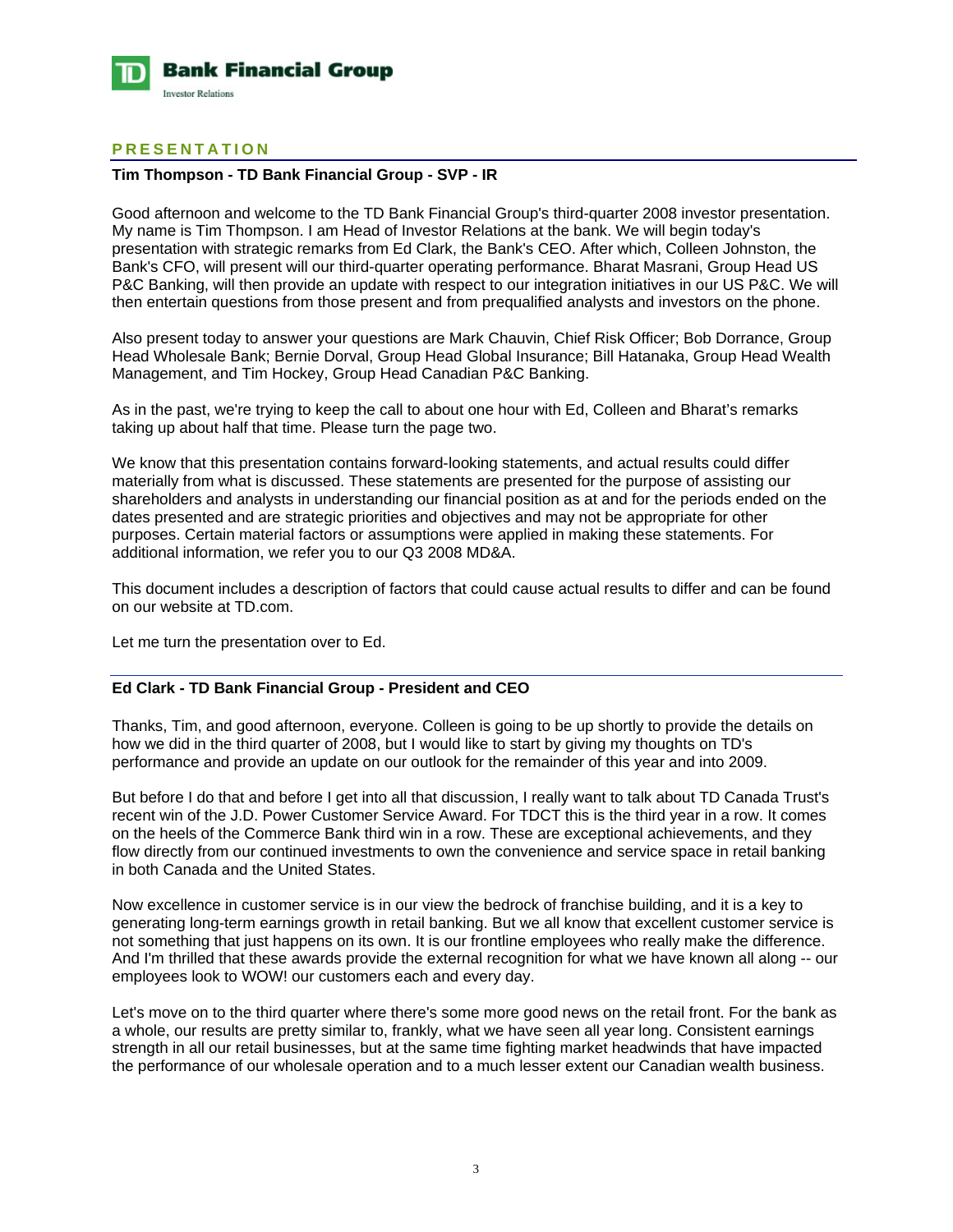

We are particularly disappointed by the mispricing in TD Securities. This is not what you have come to expect from us, and I want to take this opportunity to personally apologize to our shareholders.

We have reviewed the amount and are confident that what we have taken this quarter is final. We're continuing to work on a thorough review of our risk practices across the organization to ensure we minimize the risk of this kind of thing ever happening again.

In terms of impact, obviously this \$96 million pretax charge, \$0.08 a share after-tax, hit TD Securities pretty hard. Also, earnings without the impact would have come in slightly better than last quarter and is not a bad run-rate, particularly given the weakness in security gains in the context of the current market. But it is still representative of the continuing challenges that are facing wholesale banks around the world.

When you look at these wholesale banks and the financial industry in general, it is clear it is taking a fair amount of time to work through the issues arising from the US housing crisis. At the same time, we have seen significant volatility in the equity markets for financial services companies, which reflects the market struggle to determine the depth and duration of the crisis. The core issue is the extent to which the housing crisis and the resulting financial fallout will morph into a more general economic downturn.

When do we see the turn? At the end of the day in my view, there is really only one key issue -- the US housing market. When delinquencies stop rising and US housing prices stop falling, we will know we have finally hit the bottom. And we think we will be able to get a better idea of when that bottom will come sometime during the first half of 2009.

Now despite these market and economic issues, what remains remarkable is that we continue to deliver very strong results in our retail businesses. \$1.1 billion in profit overall, which is more than 90% of our earnings this quarter.

We started out this year saying we're going to try to work hard to get close to \$4 billion in retail earnings in 2008. At this point we clearly have a very good chance to exceed \$4 billion with our third-quarter annualized run-rate for retail earnings of almost \$4.5 billion.

In Canada, TD Canada Trust achieved record volume growth, strong share growth in deposits, record customer satisfaction scores and a record efficiency ratio of just under 50%. And these results were delivered while we continue to invest in the business, opening 11 new branches and supporting our longer hours strategy.

We continue to deliver solid results in Wealth Management despite the market weaknesses, largely because of the payoff from past investments. We're going to keep investing in this business to continue our growth in the future.

So what do we see looking ahead? Well, we're still worried that a slowing worldwide economy will hurt Canada. However, we have not yet seen evidence of a slowdown in our business volumes, and our credit numbers remain very stable.

More good news came from the US Personal and Commercial Banking, which now includes the earnings contribution of Commerce. Our estimate for US P&C as we reiterated back in June at our Investor Day was to earn \$250 million in Q3. So we are obviously quite happy with the progress in this business having earned \$273 million, a significant overperformance.

Our main business challenge reflecting the funding challenges of our competitors is the deposit environment in the United States where some major banks are paying above the wholesale cost of funds for retail deposits. It will continue to be for us a very tough balancing act managing the trade-off between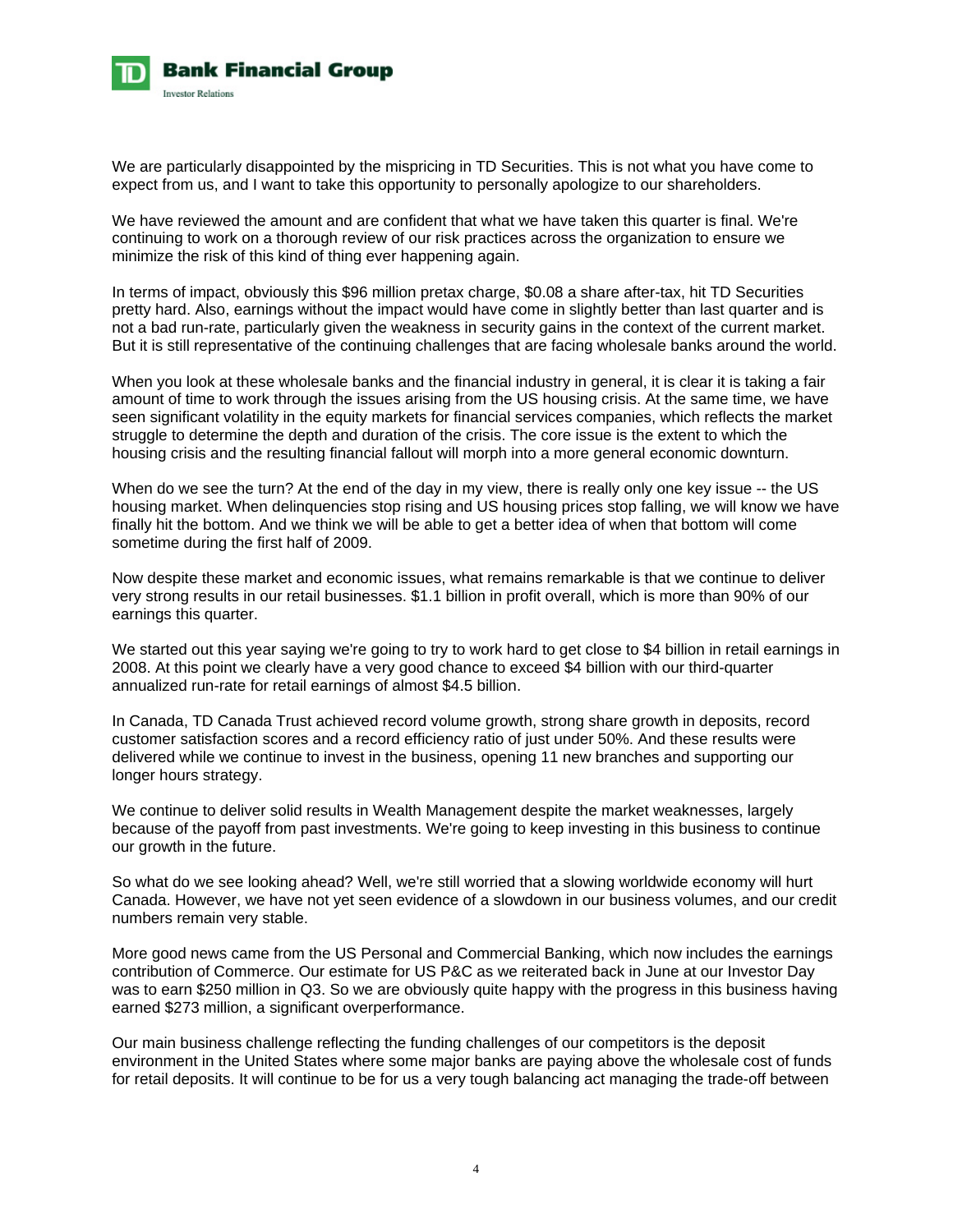

deposit growth and margin compression. We are determined, though, to defend our customer base even at the cost of margin compression.

However, somewhat offsetting this trend, we see strong growth for commercial loans and widening loan spreads. We also see continued solid asset quality. Provisions for credit losses came in at \$76 million, well exceeding net charge-offs and building reserves at on appropriate pace, reflecting our traditional conservative approach.

Now I know that the market continues to struggle with the fact that we don't seem to be taking big writeoffs on our US investment portfolio or that we are not recording big loan losses in the United States.

Let me comment on this. On the investment portfolio purchased from Commerce, it is important to remember that we wrote it down to its market value on March 31, 2008. We're comfortable with that portfolio and continue to believe that the intrinsic value is significantly greater than the fair value.

I know some investors have expressed interest in our exposure to Fannie Mae and Freddie Mac in the United States. Let me be clear -- we have no common or preferred equity, no subordinated debt, and no unsecured debt exposure. We do have some exposure in our investment portfolio that MBS securities consisting of prime, conforming mortgages guaranteed by these entities. And depending on how developments unfold, we could see taking on a reasonable amount of unsecured exposure in the future provided that risk issues surrounding these institutions are satisfactorily resolved.

On our own loan portfolio, we clearly continue to perform very well on almost any metric compared to our US competitors. Clearly we are an outperformer. There are three key factors that have set us apart - where we lent, what we lent and how we lent.

So where did we lend? In our market the US Northeast, one of the areas in the United States that has had much better housing experience than the rest of the country over the past year. What did we lend? Conservative loan products built on conservative lending standards at both TD Banknorth and Commerce.

As an example, in our home equity book, about one-third of it is a first lien portfolio.

And how did we lend? Using our own people and distribution systems, not third-party commissioned salespeople. We did not buy loans from outside our footprint. That is our triple play. And when you consider these factors, it is really not surprising why we're confident we will continue to be a positive outlier on asset quality. We cannot outrun the US environment, but we can do better in that environment. And we see no reason why we will not earn at least \$1.2 billion in our US P&C operations in 2009.

Another piece of good news of which you are aware in the United States is that we were once again rewarded by our equity investment in TD Ameritrade, which generated net income of \$74 million for the quarter, a 25% increase from \$59 million in the third quarter of last year.

So let's step back and look at our full picture. We feel that our fundamental strategic positioning has actually worked out very well indeed. We told the market we could grow earnings without going out the risk curve. In our retail businesses, we have seen minimal increases in our nonperforming loans.

TD Securities has averaged a 14% rate of return on invested capital since this financial crisis began, including the cost of the mispricing incident and has avoided write-downs.

We also said we would shift our earnings mix to an emphasis on return earnings anchored by the premier Canadian banking franchise and a US growth platform. And we said we would build a top three dealer in Canada built on franchise businesses of serving our clients.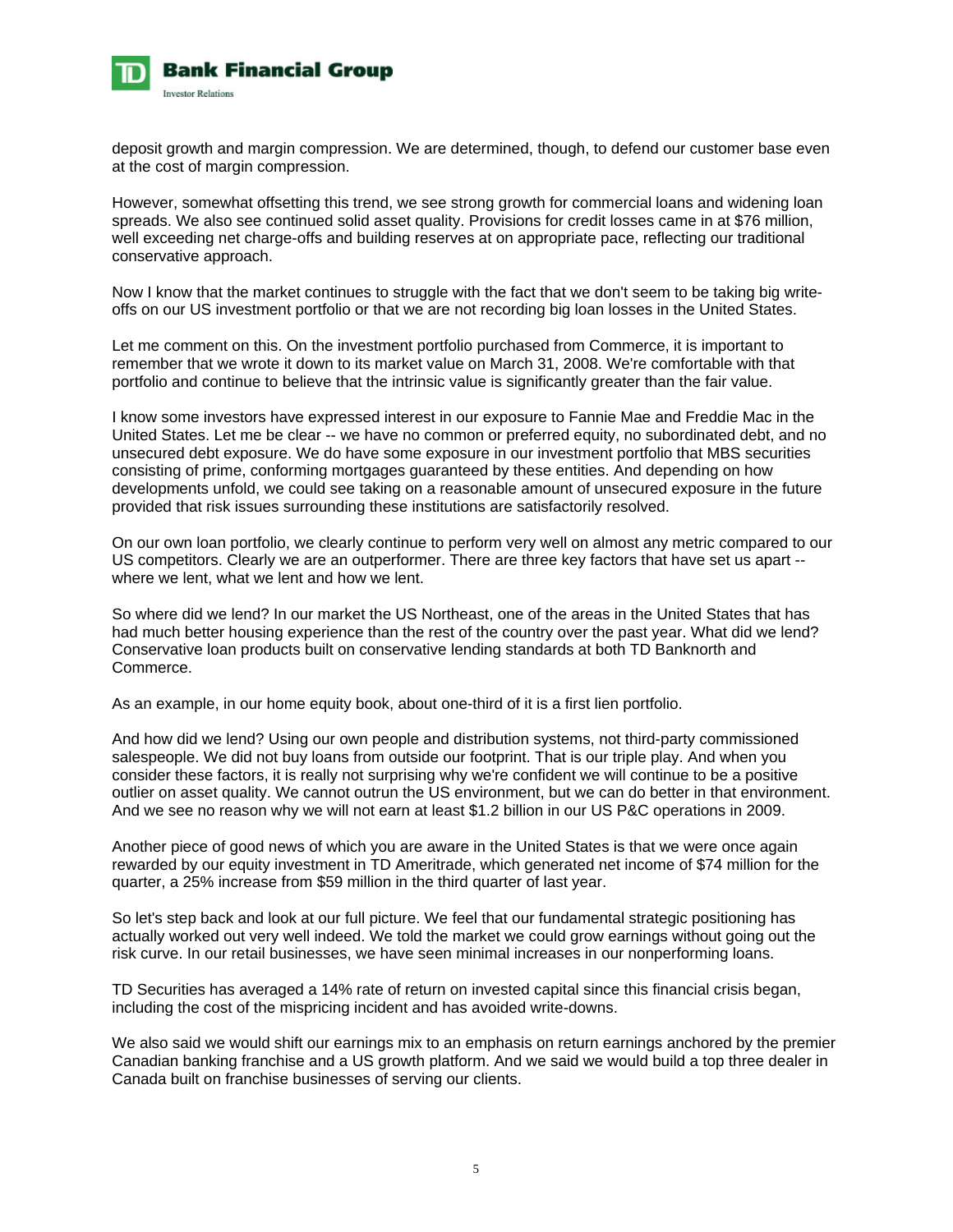

So what has happened? Despite all the headwinds TD Securities has, in fact, delivered a notable performance relative to many other dealers around the world in avoiding the major hiccups and has a solid franchise earnings that are consistent with the outlook we have previously expressed.

Our retail earnings have grown from \$1.5 billion in 2003, and as I mentioned earlier, we're expecting \$4 billion in 2008. That is a five-year compound annual growth rate of retail earnings of over 23%. Our fiveyear growth rate of retail earnings per share is about 19%, a very positive shareholder experience.

Looking forward we're going to stick to our strategy. We're going to do what we set out to do. We're building a lower risk, retail-focused leading North American bank. And we've got a great base going into 2009 if you look at our Q3 annualized run-rate for retail earnings at about \$4.5 billion, and we intend to grow from there.

Our commitment to growth is reflected in the increase in our dividend. We have said all along that our dividends will grow in line with our earnings over the medium-term. This increase reflects the board's confidence in the strength and stability of our earnings as we head in the 2009.

Now, even with the strength of our retail businesses, we're not going to get to last year's level of earnings per share given the weaknesses we had this year in wholesale.

That said, we still believe we will follow-up 2009 with growth rate in line of our medium-term EPS target of 7% to 10%. So while we believe that the effect of the economic slowdown in the United States on Canada will reduce retail growth rates there, we are confident our franchise strength will continue to position us as a positive outlier in both Canada and the United States, and we are optimistic and excited as we move closer to our goal of building the first truly North American bank.

On that note, I will turn things over to Colleen.

# **Colleen Johnston - TD Bank Financial Group - Group Head Finance and CFO**

Thanks, Ed, and good afternoon. Let me take you through the third quarter. Please turn to slide four.

Let's start with the quarterly highlights. Total bank adjusted net income was \$1.1 billion, down 4% from last year. This translated to adjusted diluted earnings per share of \$1.35, down 16% from Q3 2007. The main reason for the year-over-year difference between earnings and earnings per share performance was last quarter's issuance of approximately 83 million shares related to our acquisition of Commerce Bancorp.

Total retail earnings were \$1.1 billion, up 25%, representing 97% of total earnings. Our Canadian retail businesses were up 7% versus last year to \$771 million for the quarter.

Net income from our US retail businesses, TD Bank and TD Ameritrade, was \$347 million. This is the first quarter we're including Commerce Bancorp earnings in our results.

As announced previously, our North American growth strategy includes the alignment of our credit card, insurance and Wealth Management businesses bringing these US and Canadian businesses together. Financial results have moved from US P&C to the Canadian P&C and wealth segments for the first time this quarter.

The movement is immaterial at the net income level, but has some minor impact on line item trends. Our wholesale net income of \$37 million was down 85% versus a very strong Q3 of 2007. Results in this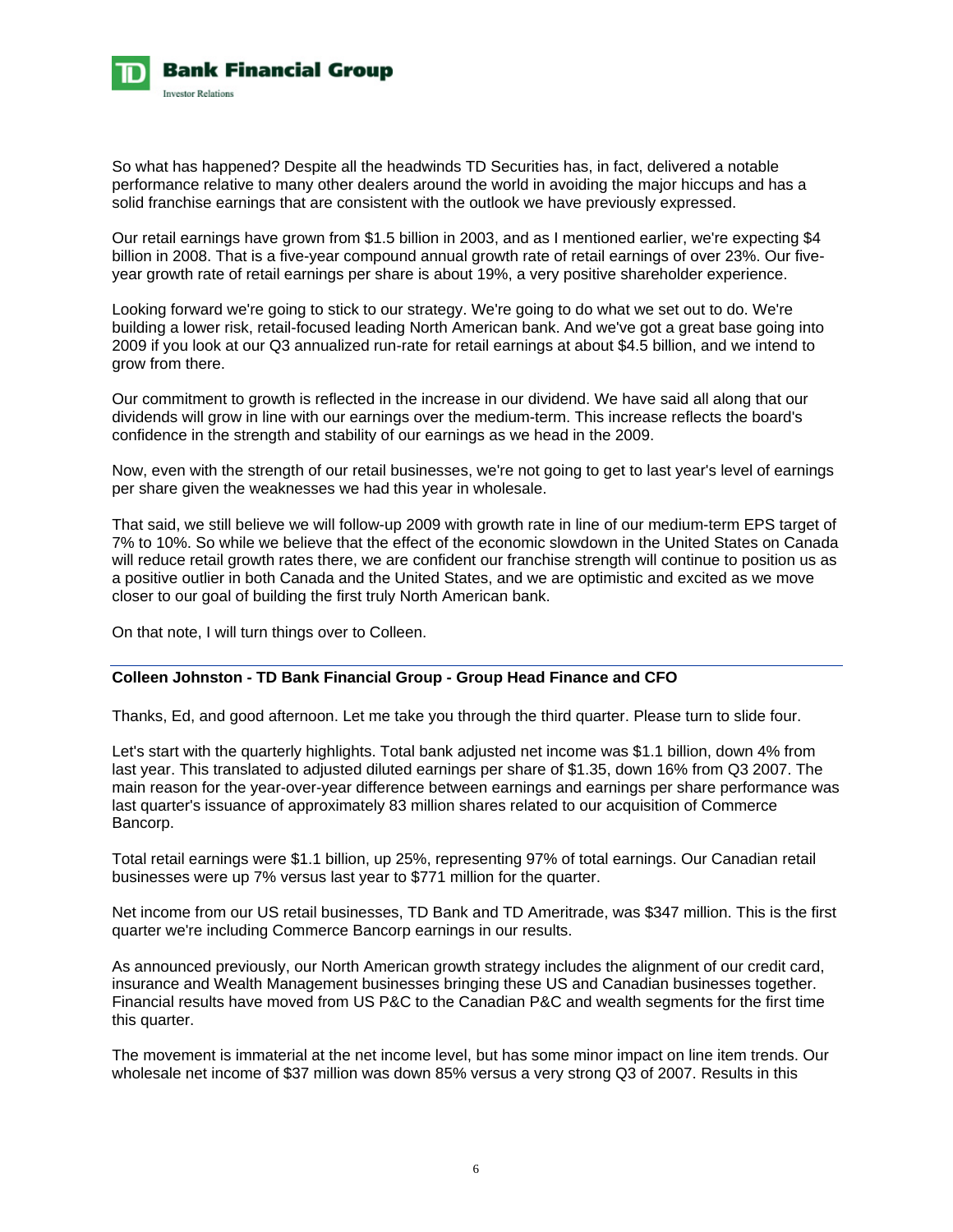

segment were negatively impacted by the mispricing in TD Securities, which had an after-tax impact of \$65 million or \$0.08 per share.

The corporate segment posted a loss of \$40 million on an adjusted basis compared with \$20 million in earnings last year, a negative swing of \$60 million year-over-year. Our Q3 Tier 1 capital ratio was 9.5%.

On slide five we see reported net income was \$997 million or \$1.21 per share, and adjusted net income was \$1.1 billion or \$1.35 per share. The difference between reported and adjusted results is due to four items of note.

The first two items are recurring. This quarter's integration charge is related to the Commerce transaction totaled \$23 million pretax and \$15 million after-tax. The tax item of \$14 million or \$0.02 per share relates to the impact of a reduction in future income tax assets associated with the Commerce acquisition. A related tax benefit, which was \$21 million, is included under amortization of intangibles.

Slide seven shows our combined Canadian retail business, which includes Canadian P&C and Wealth results. Net income was \$771 million, a new record, up 7% year-over-year.

Let's move to slide eight. Here we show results for Canadian Personal and Commercial Banking. Net income of \$644 million was up 8% from Q3 of '07 and 11% from Q2 of '08. This was a quarter of records for Canadian P&C -- record net income, record revenue, record volume growth, a record efficiency ratio, record return on invested capital and record customer service levels.

On slide nine we show revenue of about \$2.3 billion, up 8% from last year, primarily due to strong volume growth in TDCT. Transfer of the US businesses contributed about 1% growth in revenue and 2% in expenses. NII increased \$97 million or 7% year-over-year, primarily due to volume growth over a wide variety of product areas.

Of note, Business Banking deposits were up 23%, Visa was up 20%, and personal deposits were up 16%. Our increase in branches, 11 this quarter and 19 year-to-date, our longer hours initiative and our superior customer service all work to produce increased volumes.

Other income was up \$64 million or 9% from last year, driven primarily by increases in credit card and Business Banking fees, as well as new deposit fee initiatives implemented this quarter.

On slide 10 we show our net interest margin for the quarter at 2.98%, down 9 basis points from last year but up 2 basis points from last quarter. Our margin was up 2 basis points from Q2 of '08, driven by favorable changes in volume and mix and the transfer of US businesses, partially offset by the impact of higher funding costs.

Compared with last year, margins compressed due to continued higher funding costs, ongoing deposit competition and a shift in asset mix.

Turning to slide 11, provision for credit losses increased \$43 million from last year to \$194 million and was also up \$3 million from last quarter.

If you exclude the impact of transferred US businesses, PCLs were down slightly quarter-over-quarter. Personal banking provisions increased \$32 million to \$179 million year-over-year, primarily due to higher personal lending provisions. Visa PCLs were flat year-over-year and down 10% from Q2. Business Banking provision for credit losses increased \$11 million to \$15 million year-over-year but flat quarterover-quarter.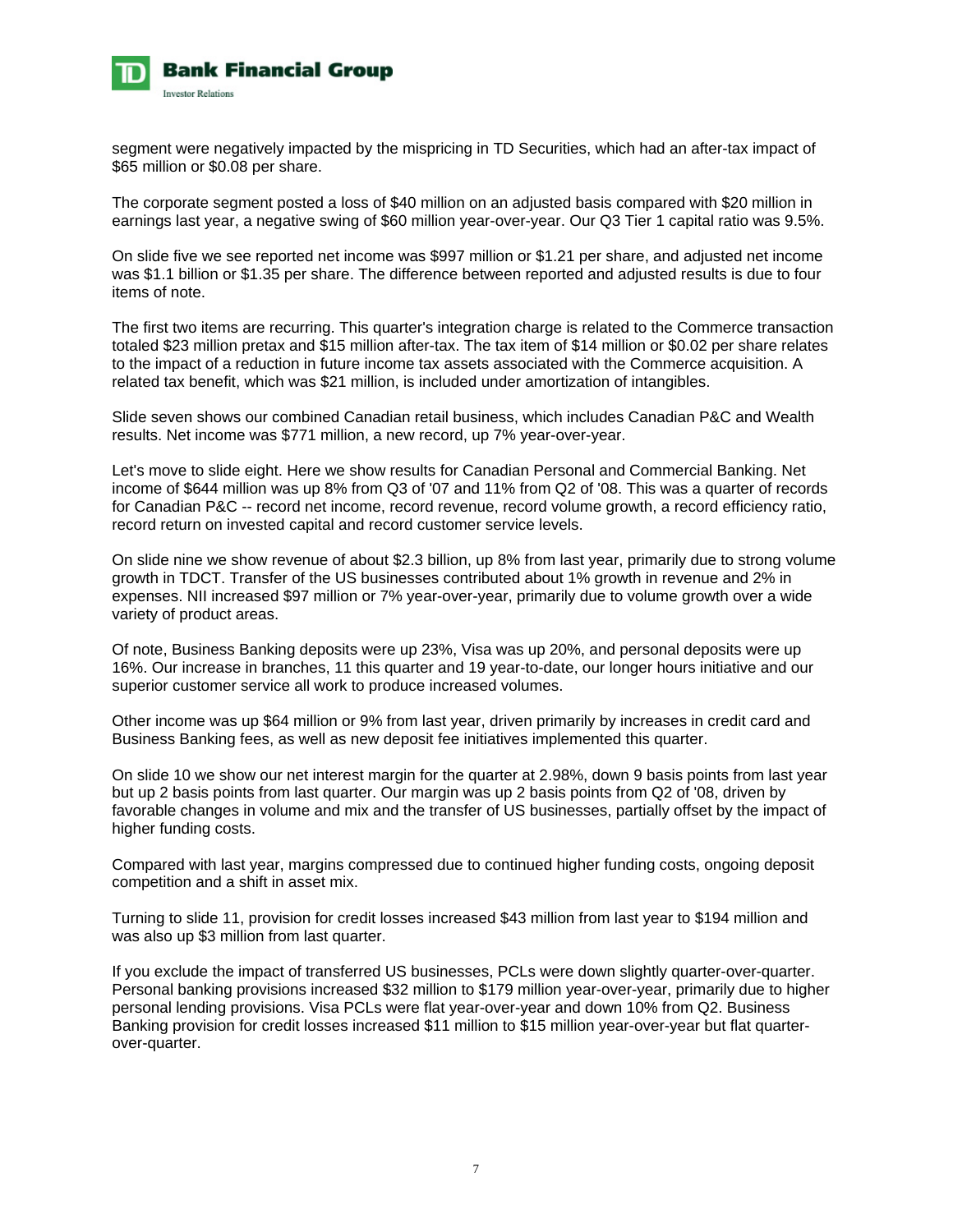

Despite signs that the economy is slowing down, consumer credit growth has remained strong. With respect to business credits, provisions have been at low levels and will likely increase as we go through the next part of the cycle.

Slide 12, expenses of just over \$1.1 billion were up 8% over last year and up 3% versus last quarter. The year-over-year increase in expense has resulted from increased number of branches and hours, related increases in compensation and the transfer of US businesses. Excluding the transfer of the US businesses, we had a positive gap in operating leverage of about 1%. We expect to see some improvement in operating leverage moving forward now that the cost of the longer hours strategy will be fully included in the comparables.

On slide 13 we have listed our most recent market share data. This was a record volume quarter with \$14 billion of combined growth in loans and deposits year-over-year. This is the highest amount of volume growth ever recorded at TD and was evenly split between deposits and loans.

Let's turn to Wealth Management on slide 14, which excludes TD Ameritrade. This business generated net income of \$127 million, flat versus last year, but up 10% versus last quarter. A solid quarter given the tough market environment.

Slide 15, total revenue of \$609 million increased 4% from last year, primarily due to the transfer of the US Wealth Management business. Discount brokerage revenue was up year-over-year. An increase in average trades per day and higher margin and deposit balances were partially offset by a decline in commissions per trade.

Revenue from the advice channels was flat year-over-year as asset growth and financial planning and private client group was partially offset by lower new issue and trading revenues in private investment advice. Expenses were up \$26 million or 7% year-over-year, mostly due to the transfer of the US Wealth Management business. The negative operating leverage this quarter is mostly due to the transfer, but also from our continued investment in our advice businesses, while revenues were flat year-over-year.

On slide 16 we have included a few performance measures related to our Wealth Management business. Assets under administration and assets under management grew primarily due to the inclusion of US Wealth Management businesses. We saw asset growth in our other businesses, which was partially offset by the impact of market-related declines.

On a year-to-date basis, we have added 58 new client-facing advisors, and we are on track to meet our goal of adding 130 in 2008. Mutual fund AUM was flat quarter-over-quarter.

On slide 18 we show our US retail business, which consists of our US Personal and Commercial Banks and TD Ameritrade on a combined basis. This is the first quarter we're including Commerce earnings in our results. As such, prior periods are not comparable.

Our US businesses had a great quarter. P&C had earnings of \$273 million, ahead of our \$250 million estimate. The two main factors in our outperformance were higher net interest margins and lower expenses split about equally between the two. As per our prerelease, our investment in TD Ameritrade generated \$74 million in earnings.

Slide 19, you will recall the pro forma P&L we discussed in April and again at our Investor Day in June. We showed you base earnings of \$250 million. Clearly we well exceeded that number. The P&L will not line up exactly because of transfers from US P&C to Canadian P&C and Wealth Management with no net earnings impact.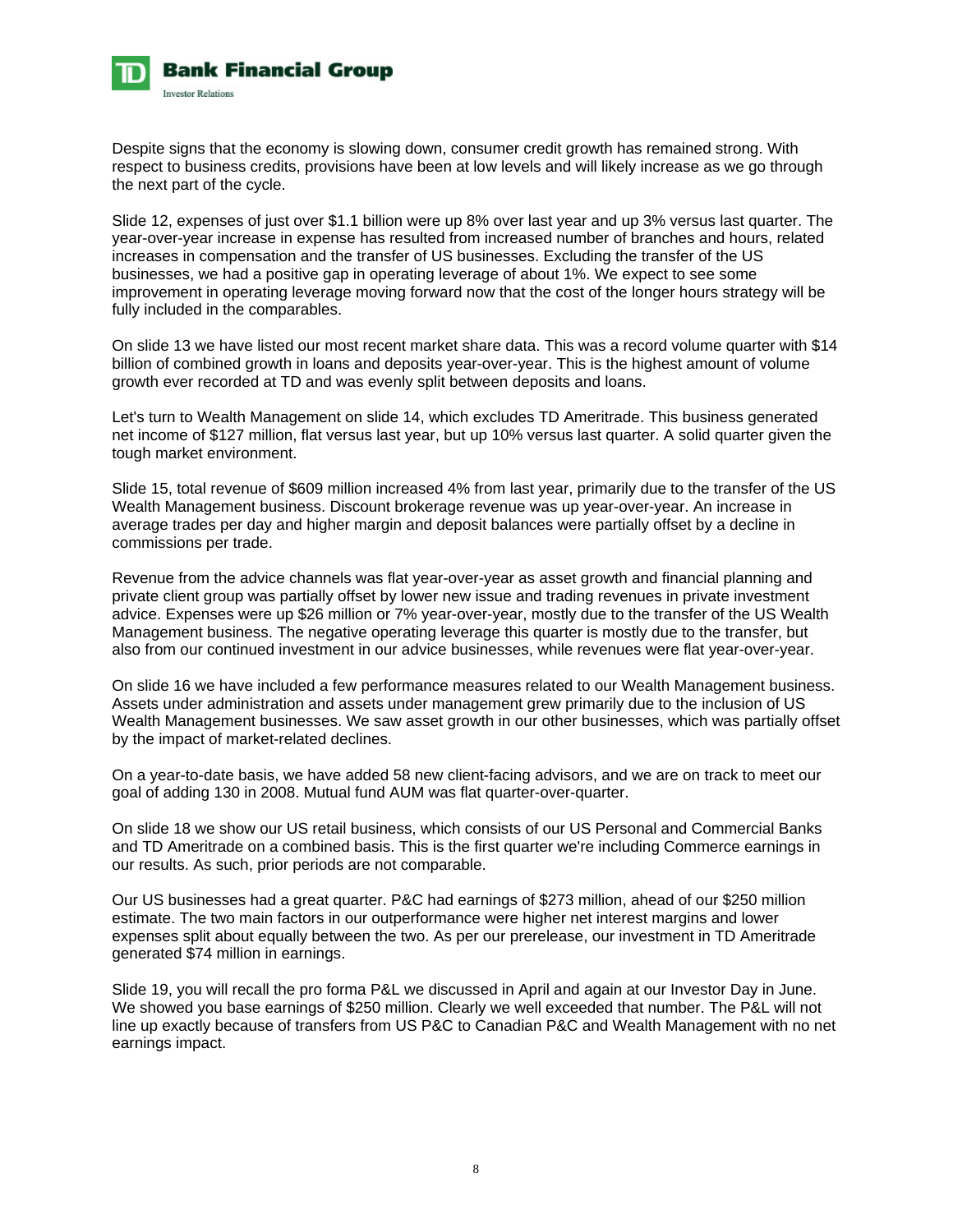

Back in June at our Investor Day, we talked about six earnings drivers for this segment. They were organic growth, improved lending spreads, better product management, higher yields in the investment portfolio, expense discipline and the realization of synergies. All of these drivers contributed to our performance this quarter.

Slide 20, revenue for the quarter was US \$1 billion. On a combined basis, we had great volume growth in loans, which were up 10% from Q3 of '07. Commercial loan growth continues to be very strong as many of our competitors retrench, and we're seeing better pricing with spreads widening, particularly on larger deals.

At the same time, we have tightened underwriting in critical areas, and the asset quality of new deals is strong. Consumer loan growth has been modest, but increasing which has been offset by continued declines in our residential book.

On deposits overall deposit growth has slowed in the current environment. Deposit volume growth was up 2% from a year ago, driven by growth in retail core deposits and commercial deposits, partially offset by volume declines in retail term deposits. We saw a modest decline in deposits quarter-over-quarter.

The margin for the quarter at 392 is above the estimate provided last quarter. Our margin is coming under pressure due to intense competition and our decision to price deposits to defend our franchise. Margin in Q3 reflects the current market environment with higher yields on investments and higher spreads on new business.

We began the quarter with a very strong margin, but realized our deposit pricing was inhibiting growth. As such, we adjusted pricing during the quarter and are beginning to see the positive impact on deposit growth, which will affect our margin going forward. We would expect to see our margin in the upper end of the previously forecasted range of 350 to 370 in Q4. We expect most of the revenue impact of margin compression to be offset by additional synergies and loan volumes.

Slide 21, at \$75 million PCLs were in keeping with our previous guidance with net charge-offs of \$34 million, down \$8 million from last quarter, allowing us to build reserves in the quarter. Past due rates trended slightly lower in both the investment real estate portfolio and the commercial loan portfolio. Nonperforming loans as a percentage of total loans remained flat quarter-over-quarter, in line with expectations.

Slide 22, expenses were lower than our original estimate due to the transfer of the North American businesses and lower core expenses achieved through process improvements and other efficiencies. Excluding integration charges, the efficiency ratio was 57.2%.

Before moving to US Wealth, let me comment on the investment portfolio acquired with the Commerce deal. As of June 30, 2008, the fair value of this portfolio was close to \$25 billion, down \$1 billion from the previous quarter due to a combination of maturities and changes in fair value.

During the month of July, there was a further decline in the fair value due to continued market and liquidity pressures. In August certain securities were downgraded by the rating agencies. Both outcomes were incorporated into our assumptions upon deal close. We continue to believe the intrinsic value of the portfolio exceeds the fair value.

As a reminder, changes in fair value due not affect our capital ratios or our P&L. Changes flow through other comprehensive income on the balance sheet.

Slide 23, turning to US Wealth Management, TD Ameritrade reported third-quarter earnings of US \$204 million, up 29% versus last year. This was the second-best quarter in TD Ameritrade's 33-year history.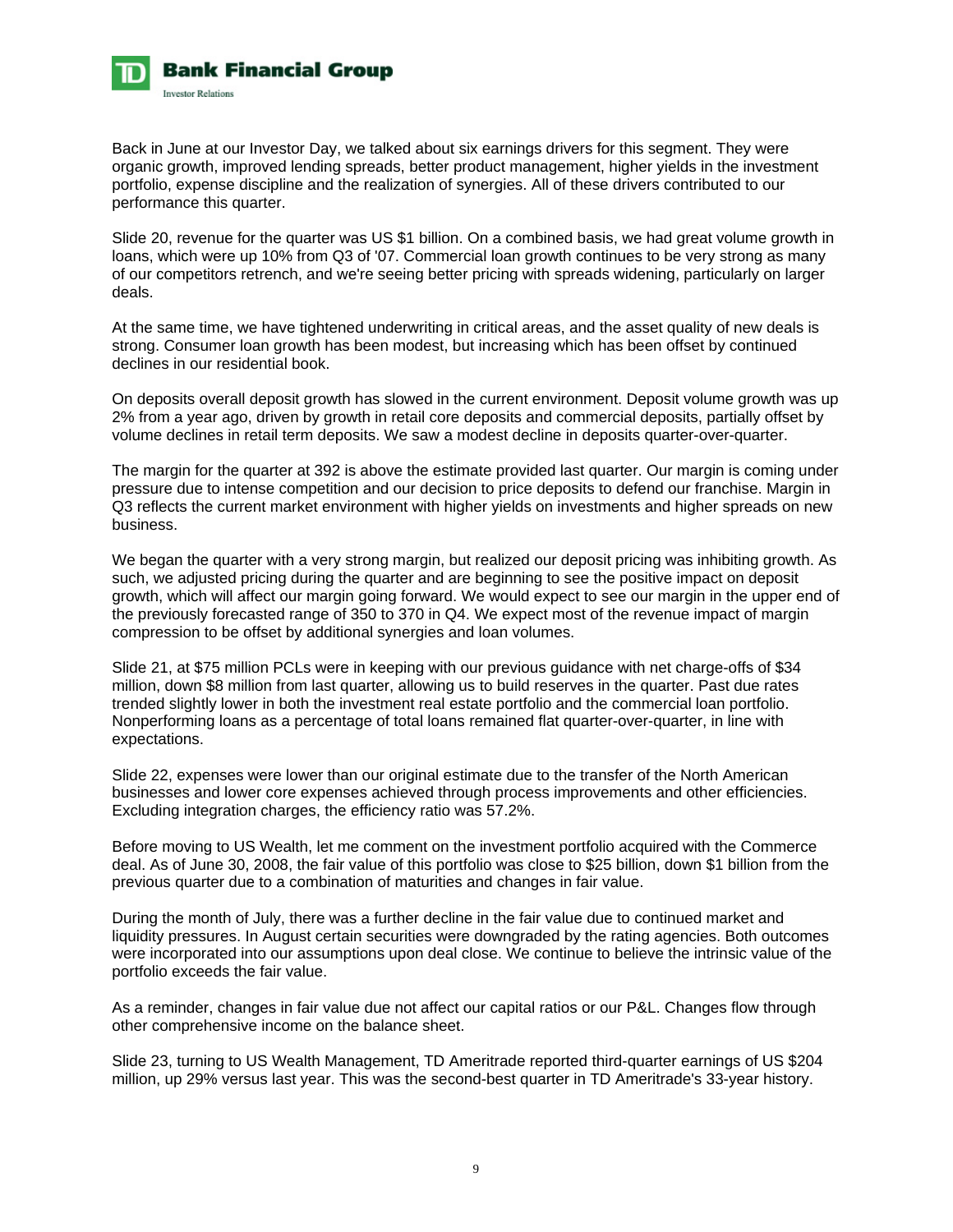

On slide 25 we see wholesale generated net income of \$37 million, down 85% from a year ago and down 60% from last quarter. Excluding the mispricing, earnings this quarter were still down from last year, but up from Q2 of '08.

Let's look at details on the next slide. Wholesale revenue of \$328 million was down \$364 million or 53% from last year. Weak trading-related revenue of \$43 million was down \$265 million from the prior year. This includes the \$96 million mispricing. Credit and interest rate revenue was down from a strong Q3 of '07, primarily due to weaker credit trading in a challenging environment. Equity trading revenue was also down primarily due to weaker equity markets. Our interest rate and foreign exchange businesses continued to perform well.

Securities gains of \$14 million were down significantly quarter-over-quarter and year-over-year, mainly due to fewer realizations this quarter. Non-trading revenue was down year-over-year as a result of lower net security gains and lower capital markets activity, partially offset by higher net interest income from loan growth on the corporate lending side.

Unrealized gains this quarter declined to \$698 million from \$746 million last quarter, mainly due to lower market prices. Provision for credit losses of \$30 million included specific provisions on a single mezzanine loan and the cost of credit protection. Expenses of \$281 million were down 14% from last year due to lower variable compensation on weaker results.

In conclusion, we had a very strong retail quarter, a record quarter in Canadian Retail, and our US results were well above expectations. Wholesale results for the quarter were weak.

We're committed to our strategies. Our confidence in our future earnings growth is demonstrated by our dividend increase.

Now let me turn it over to Bharat to comment on integration.

# **Bharat Masrani - TD Bank Financial Group - President & CEO, TD Bank, N.A.**

Thank you, Colleen. On the integration front, things continue to progress well from the last update provided on June 19 at the Investor Day. One significant milestone that has occurred since that time is our decision to rebrand the company as TD Bank, America's Most Convenient Bank, which we announced in July. The timing of the announcement allowed us to maintain our original timeline, introduce our new brand in the Commerce footprint in November of this year with the balance of our stores being rebranded later in 2009. Response from both our employees and customers has been positive.

We have implemented what we call accommodation banking across all of our stores, which allows TD Banknorth and Commerce customers to conduct basic banking transactions at any one of our locations from Maine to Florida.

In addition, we have successfully piloted a multibank initiative, which will allow us to consolidate many of our locations in the mid-Atlantic over the next several months, nearly a year prior to the system's conversion by colocating TD Banknorth's terminals into a nearby Commerce store, and the response from our customers has been very positive as well.

We continue to be on track to achieve our \$310 million in cost synergies. Also, an incredible amount of detailed planning has gone into the integration, and we're rapidly moving into the implementation phase, and we continue to be comfortable with our target date for the integration to be substantially complete by the end of 2009.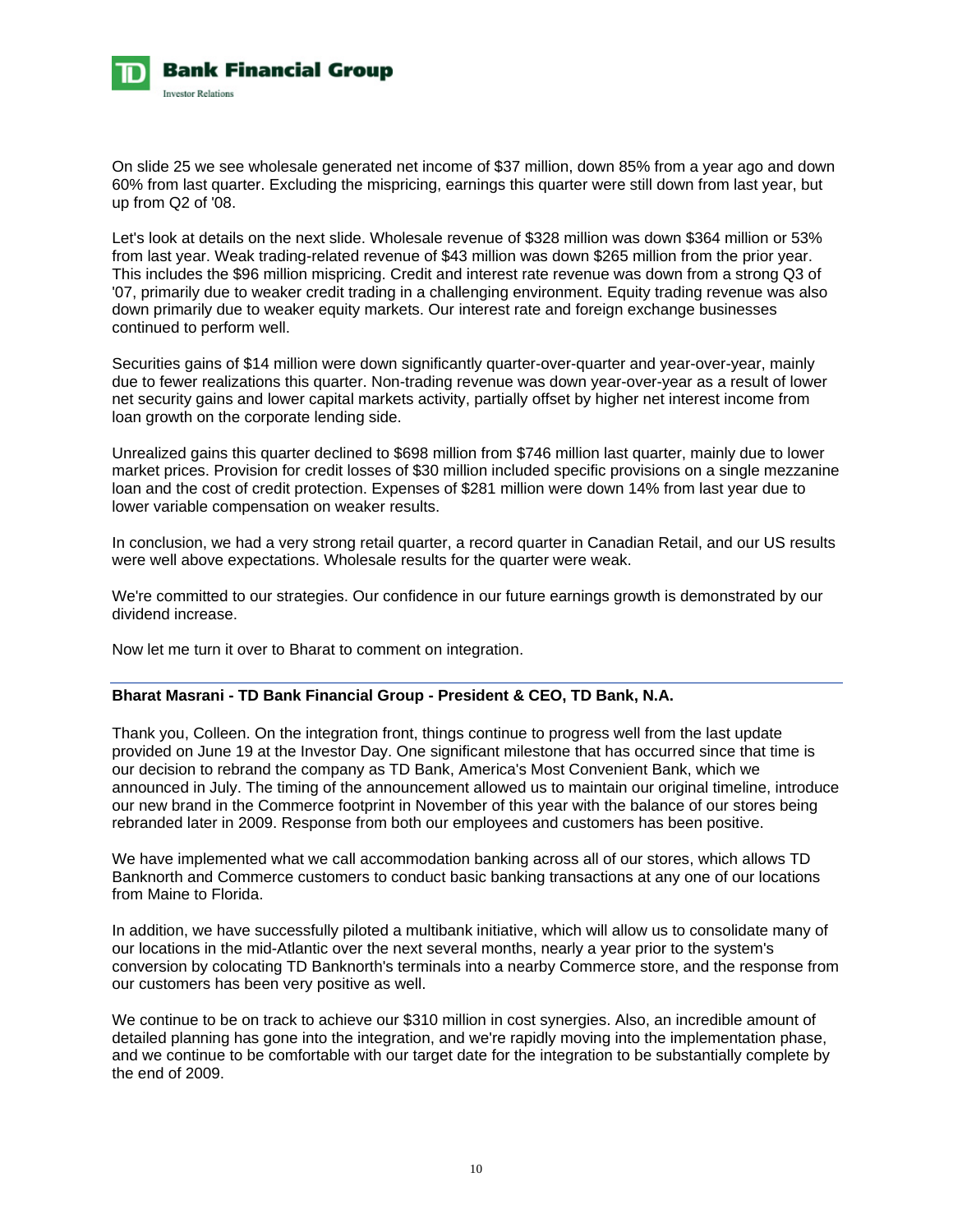

And now back to Tim.

### **Tim Thompson - TD Bank Financial Group - SVP - IR**

Great. Thanks Bharat. We are asking those participating in the question-and-answer portion to ask one question at a time. Before ending the call today, I will ask Ed to offer some final remarks.

So let's get started. Any questions in the room. Michael?

# **QUESTION AND ANSWER**

### **Michael Goldberg - Desjardins Securities**

Michael Goldberg, Desjardins Securities. Other banks suffered markdowns of 10 times and have strong trading revenue, excluding those markdowns. Why hasn't TD's revenue also benefited recently from the high volatility that has been out there?

# **Ed Clark - TD Bank Financial Group - President and CEO**

Bob, do you want to take that? We're going to hand that to Tim and let him --

# **Mark Chauvin - TD Bank Financial Group – EVP, Risk Management and Chief Risk Officer**

This is Mark. I really cannot comment on the other banks. From what I have seen, Michael, it seems that trading results in interest rate and foreign exchange businesses have been pretty good both in the US and Canada. That was the case for TD Securities.

As you can see in our trading results, there is the \$96 million negative resulting from mispricing, and also as Colleen commented in our credit trading part of the business, we continued to have headwinds and did not perform well in that business. And we were somewhat below what I would consider a more normal rate of trading in our equity business where we have a fairly large market share in Canada.

### **Ian de Verteuil - BMO Capital Markets**

Mark, you have got the rebranding red to green, and we see -- we don't have detailed numbers, but Colleen said the deposit numbers are down. And obviously we're all concerned that as we -- as Commerce is acquired, you know (inaudible). And I guess what can you tell us to provide comfort that the loss of deposits is related to pricing issues and competitive issues as opposed to some sort of backlash from conversions?

### **Bharat Masrani - TD Bank Financial Group - President & CEO, TD Bank, N.A.**

Yes. First, let me just first comment on the deposit numbers. As you know, the competition has been intense. What this liquidity crisis has done in some of our markets is to have competitors price deposits irrationally. It looks like there are some competitors that need to raise their funds, and they feel that they should raise it in the retail markets. And that has meant intense competition for deposits.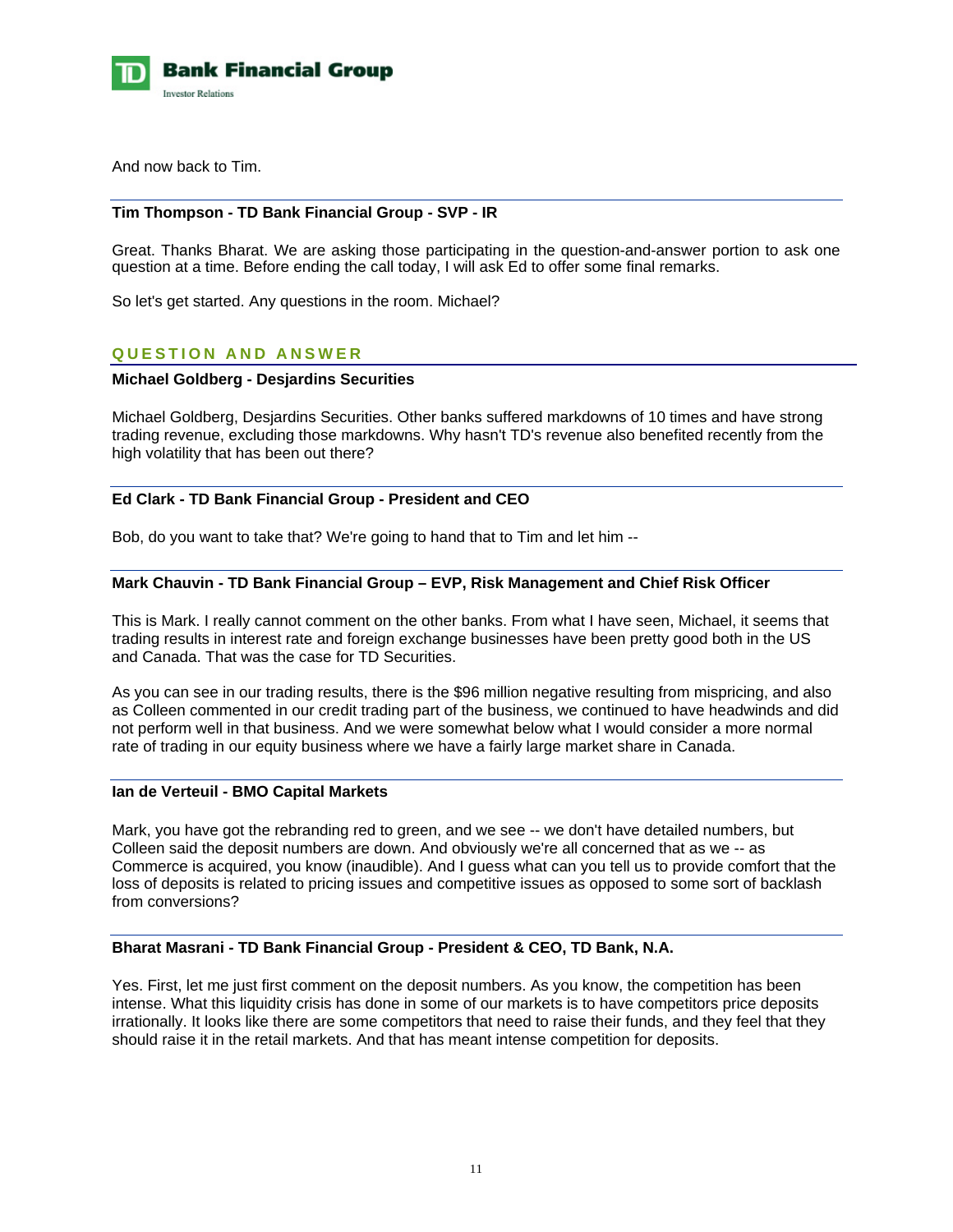

We have chosen or we did for a while not to be as irrational as some of our competitors, and that did result in some of the deposits running off. But we have corrected that. We have said that we will defend our franchise, and there are markets where we will defend our franchise very aggressively and we're doing that. And hence, Colleen's comment that the margin should normalize in the coming quarters and should not be as high as you saw in the previous quarter.

With respect to branding, the key point in branding is the issue of what does the brand stand for. We have done a lot of work regarding the brand in the US and then elsewhere, and the key finding is that the brand principles are far more important than the visuals of the brand itself.

America's Most Convenient Bank, which is for us more than a tagline. It is the heart of our Company as to what we do. We own the convenience space in the markets we're in, and we will continue to do that. Providing legendary customer service is a hallmark of our brand, and as you have seen with the awards we have got, that that continues.

Going forward, as TD Bank, America's Most Convenient Bank, will we be open seven days a week in most of the markets that we operate in? The answer is yes. Will we continue to wow our customers? The answer is yes. Will we be the leader in convenience and service in all the markets? The answer is yes.

So I feel that the branding decision is never easy, but as long as we stayed true to what America's Most Convenient Bank means, I feel comfortable that we will continue to grow our franchise down there, and the deposit pricing or the deposit numbers is solely a reflection of pricing and competitive pressures.

So I'm comfortable that that is what is happening. I do not feel it has to do with TD's ownership or the branding that we just announced.

# **Tim Thompson - TD Bank Financial Group - SVP - IR**

Let's go to the phone lines. First caller, please.

### **Operator**

Jim Bantis, Credit Suisse First Boston.

# **Jim Bantis - Credit Suisse**

Good afternoon and congratulations on the record TDCT numbers. But I just want to follow-up with Bob regarding the trading results. You had touched upon some challenges on credit trading in particular. I just want to get a sense of perhaps what is going on with your business in that regard. You have had a couple of hiccups in the London office.

Was there a business that you were doing exceptionally well in in the past that you are no longer participating in? I'm just trying to get a sense of why the drop-off and may be is there a possible resurgence as you get that business a little bit more reorganized? If you can talk a little bit about it from that perspective, Bob?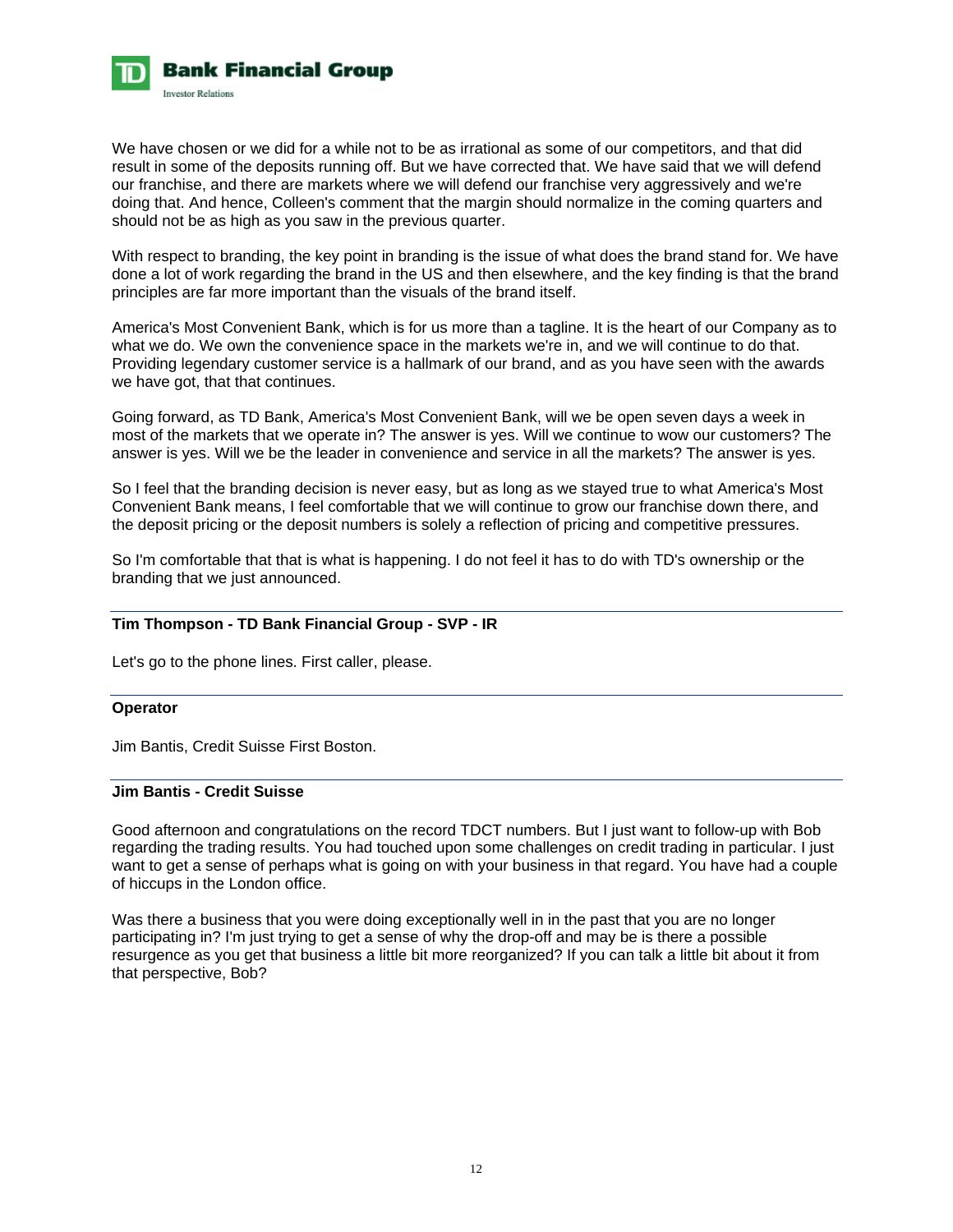

### **Bob Dorrance - TD Bank Financial Group - Chairman, CEO & President, TD Securities**

Sure. We've had a credit trading business in TD Securities for 10, 12 years at least, and basically it is significantly a proprietary trading business that has involved trading in London, New York, Toronto. And we have done well over time with that business.

The issue that we have had in the last year essentially is the liquidity issue in North America, and the book basically is a book that has on average been long assets or long bonds protected with CDS and looking for anomalies and trading strategies. So we're trying not to take directional risk in trading but to take relative risk in trading on a protected basis.

What has happened in liquidity, and I think we talked about it in the last number of quarters, is that the basis between where bonds trade and where CDS trade widened out significantly as liquidity dried up and people did not want to hold bonds and rather hold credit performance at CDS. That has been the major headwind for the last 12 months. Although in the last quarter, that was not really the story of the poor performance. It did not help and it did not hurt in a major way.

The last quarter was more around just the direction of credit trading and credit -- sorry, of credit curves, etc., that that hurt, and we had happened to make a particularly strong performance in the previous year's quarter in credit trading. So this quarter, the quarter just ended was not a disaster, but was not great. It looks particularly poor, and adding to that, this mispricing that we found and announced during the quarter.

So credit trading has always been an important part of our revenue, and it has been absent in the last 12 months. You know we continue to review businesses as we go along and review strategies and review opportunities, and we're doing that at this point in time here.

### **Operator**

Brad Smith, Blackmont Capital.

### **Brad Smith - Blackmont Capital**

I have two very quick questions. One was, with respect to the consolidated loan portfolios in the US P&C banking, I was wondering if I could get some estimate of what proportion of those loans has been initially underwritten by under the TD standard as opposed to the preassessor management of acquired companies?

And then second question was, just based on the comments about the deposit market share strategy and the possibility of lower net interest margins, just wondering if we could juxtapose that with the idea that the targeted profit for '09 from US P&C banking is unchanged. Can you give me some sense for where you think you can make up the difference?

# **Bharat Masrani - TD Bank Financial Group - President & CEO, TD Bank, N.A.**

I don't have the exact percentage of what percentage of loans were underwritten after TD acquired these banks. But I can say that the underwriting standards followed by TD Banknorth and Commerce prior to TD's acquisition and post TD's acquisition have been the same. And, frankly, having been in the risk business myself, I would say that those standards are reflective of what TD would have done if it originated these loans from scratch in the United States. I don't have the exact percentage.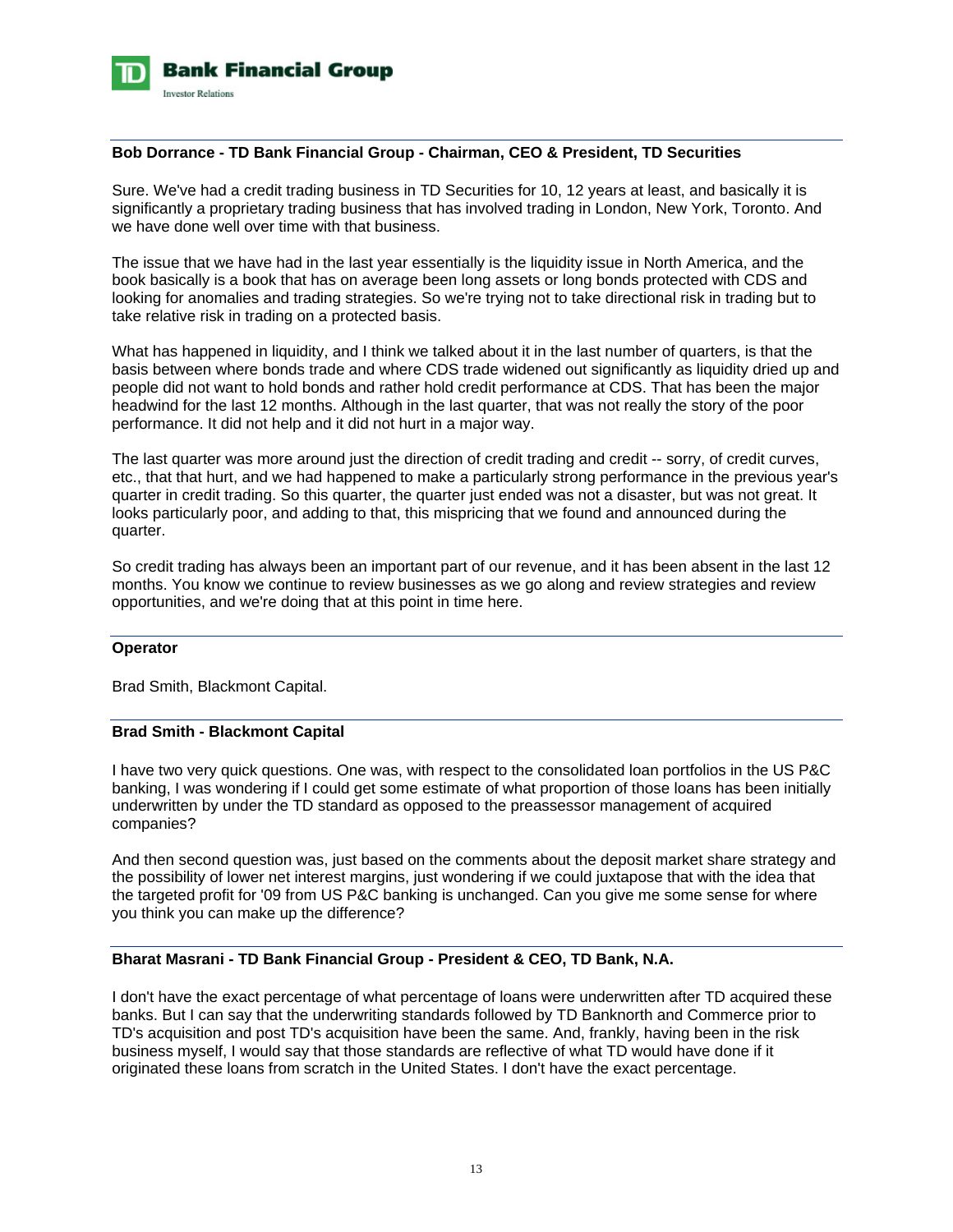

With respect to your second part of your question, that if margin pressures continue and we're comfortable with our guidance for '09, I'm okay with that because we do have to make that up. I see loan growth providing us some tailwinds there. I also see good expense management helping us out, and I can tell you, and I guess I get paid the money to make sure that we deliver the numbers.

So right now based on what I can see, I'm comfortable with the number we put out.

# **Brad Smith - Blackmont Capital**

Thank you, Bharat. But I guess what my point is, whatever you thought you could do on expenses and now on loan growth, etc., was reflected in your \$1.2 billion estimate. Now we're seeing or hearing about a margin strategy or at least a deposit strategy shift that is likely to reduce deposit margins by some amount, I don't know what. I guess what I'm trying to get it is, are you going to become more willing to play the yield curve, get involved in the carry trade like your competitors? Is that part of how you are going to make up that difference and still hit your targeted income?

# **Bharat Masrani - TD Bank Financial Group - President & CEO, TD Bank, N.A.**

The answer is no to the examples you posed on how we would make income up. Yes, we will be competing progressively for our franchise customers, but I would expect us to post some deposit growth that should allow us some relief there.

Like I said, we gave you a number of 250. We have exceeded that. That is a good number. I'm comfortable with it. Based on the trends I see in the market, I'm comfortable with the \$1.2 billion that I put out there. And yes, there will be margin pressure, but as we have seen in markets, there will be some other offsets in the market. And based on what I can see, I'm comfortable with the number we put out.

### **Operator**

Shannon Cowherd, Citibank Group.

## **Shannon Cowherd - Citibank Group**

I was just wondering if there were any plans to eliminate or scale back on some of the traditional Commerce bank client experience features to sort of help moderate expenses?

# **Bharat Masrani - TD Bank Financial Group - President & CEO, TD Bank, N.A.**

The answer is no.

### **Operator**

Andre Hardy, RBC Capital Markets.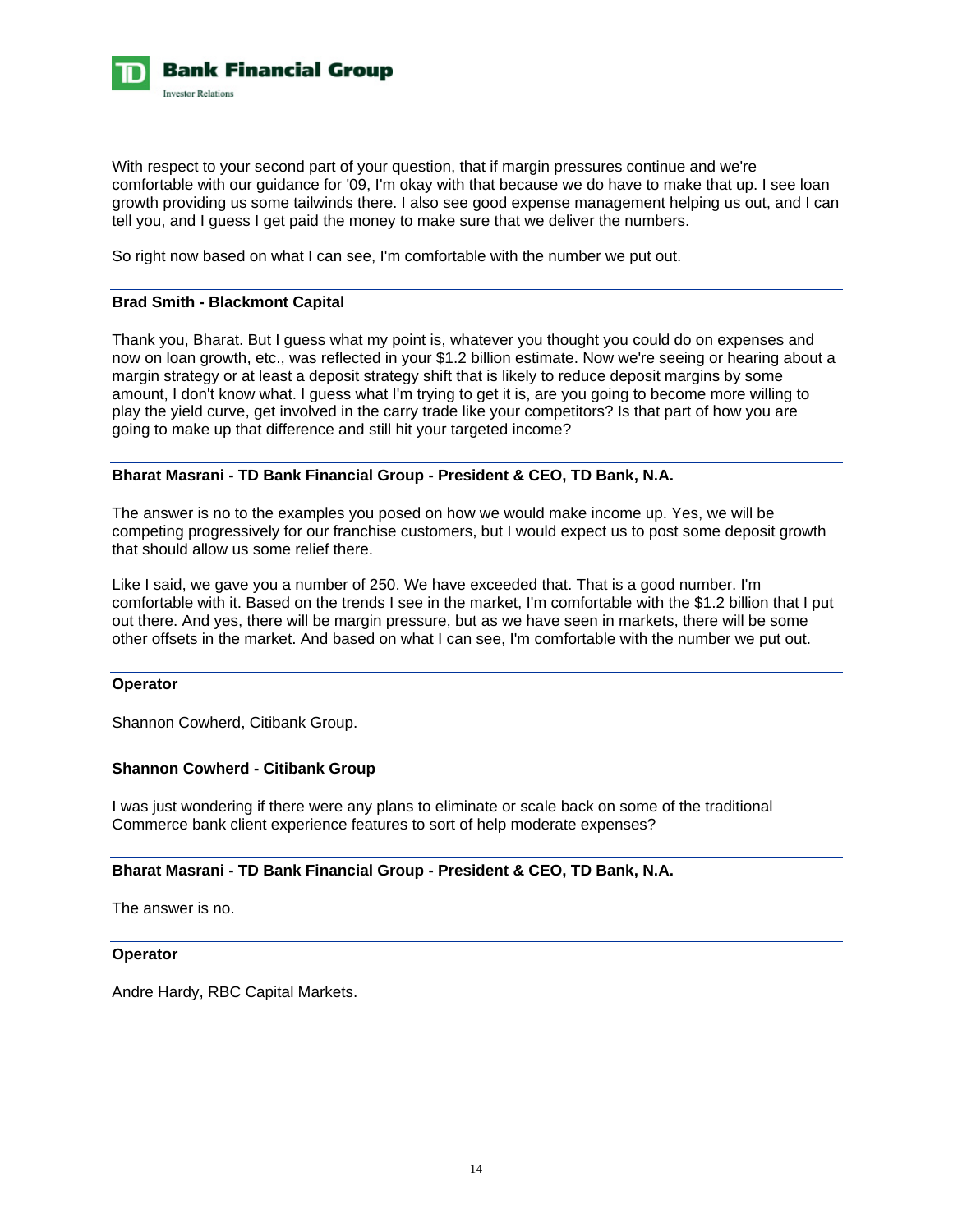

### **Andre Hardy - RBC Capital Markets**

On page 19 of your report to shareholders, you were helpful in helping us understand how much the fair value of the Alt-A portfolio had declined in July. Probably see that probably would have declined further in August. I'm just wondering if you're willing to help us understand what would have happened in August.

But also from a broader perspective, basically all mortgage-backed assets that would have declined in value, not just Alt-A. So can you help us understand what may have happened in July and/or August in non-Alt-A residential mortgage-backed securities in the US?

# **Colleen Johnston - TD Bank Financial Group - Group Head Finance and CFO**

In terms of -- we have disclosed the July change in the Alt-A valuation. We are not disclosing anything further into August. But, as I mentioned, there have been several downgrades that we did fully anticipate when we did our analysis of the portfolio, and so those have been included.

As I mentioned in my comments, all of this -- these are obviously available for sale securities. Any of the differences going into other comprehensive income does not affect our capital ratios.

In terms of we're really not seeing much change in terms of the MBS side. I don't know if Mark has any further data on that. It has really been more on the Alt-A side.

### **Mark Chauvin - TD Bank Financial Group – EVP, Risk Management and Chief Risk Officer**

We continue to monitor the investment portfolio closely across the range in the Alt-As and into the conforming mortgages. And we're really not seeing anything that is unexpected from what we had thought when we looked at the portfolio in March. It is performing along these trends. And we're pretty -- we're very comfortable in our position that the liquidity premium that is being charged against them and reducing their market values today is putting them below their intrinsic value from our perspective, and that position really has not changed at all.

# **Andre Hardy - RBC Capital Markets**

Is there anything about your book, maybe that it's shorter duration than the average because spreads on Freddie and Fannie backed mortgages widened quite a bit in July, yet you're suggesting that you're not seeing much in your portfolio of securities.

# **Mark Chauvin - TD Bank Financial Group – EVP, Risk Management and Chief Risk Officer**

No, I was talking about the credit metrics, not necessarily commenting on where the marks have gone since the end of July.

### **Andre Hardy - RBC Capital Markets**

Alright. I will follow-up off-line.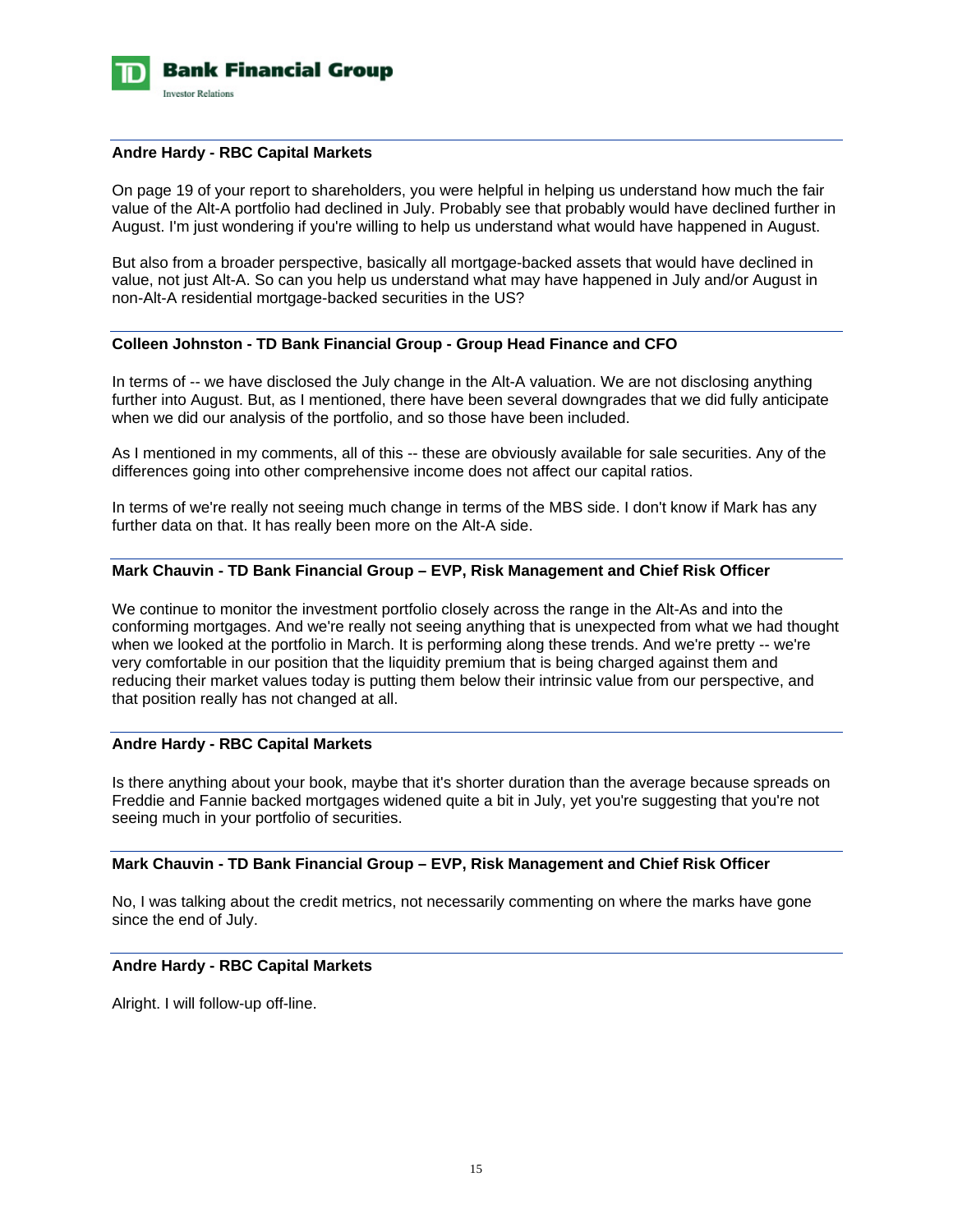

# **Operator**

Mario Mendonca, Genuity Capital Markets.

# **Mario Mendonca - Genuity Capital Markets**

My question is sort of similar. Credit spreads have really moved out. I mean they are obviously pretty volatile. What I'm getting at perhaps for Colleen, there comes a time when the mark-to-market is either sufficiently below the carrying value or has been there for a particular amount of time where I think some of that judgment goes away, and you have more of sort of a bright line and you impair the security. Does that methodology exist in TD's approach to valuing these securities and went to take the impairment charge?

# **Colleen Johnston - TD Bank Financial Group - Group Head Finance and CFO**

That is the way the accounting works is that obviously we will continually reassess the intrinsic value, and if there was any dramatic change in that intrinsic value, we would have to take a look and make a judgment as to whether or not there was an impairment in the value, a permanent impairment in the value of the security. If that was the case, in fact, we would have to write it down, and that would go through P&L. So we will monitor that on an ongoing basis.

# **Mario Mendonca - Genuity Capital Markets**

What are the rules that the bank uses in terms of the magnitude, the percentage decline and the amount of time?

# **Colleen Johnston - TD Bank Financial Group - Group Head Finance and CFO**

There are not any specific rules. There are guidelines that we use for our securities portfolio generally. I mean in Canada there are certain US GAAP rules, which are pretty clear cut, that if a security is below 90% of its value for a period of over six months, that at that point it would be a pretty good indication of impairment, and you would have to make that assessment.

There are not those rigid rules around this particular portfolio, and we're still evolving that framework in terms of assessment of impairment. But at the moment, the intrinsic value as we have judged it initially has held up extremely well over the last period.

### **Mario Mendonca - Genuity Capital Markets**

So you are not at the 90 and you are certainly not at the six months, is that what you're telling us right now?

### **Colleen Johnston - TD Bank Financial Group - Group Head Finance and CFO**

I'm not inferring that we are applying that framework in the United States. I'm saying that is the kind of framework we have in Canada, but we're putting that framework in place in the United States. And again, those judgments will be made based on the intrinsic value, which I would say has been conservatively estimated.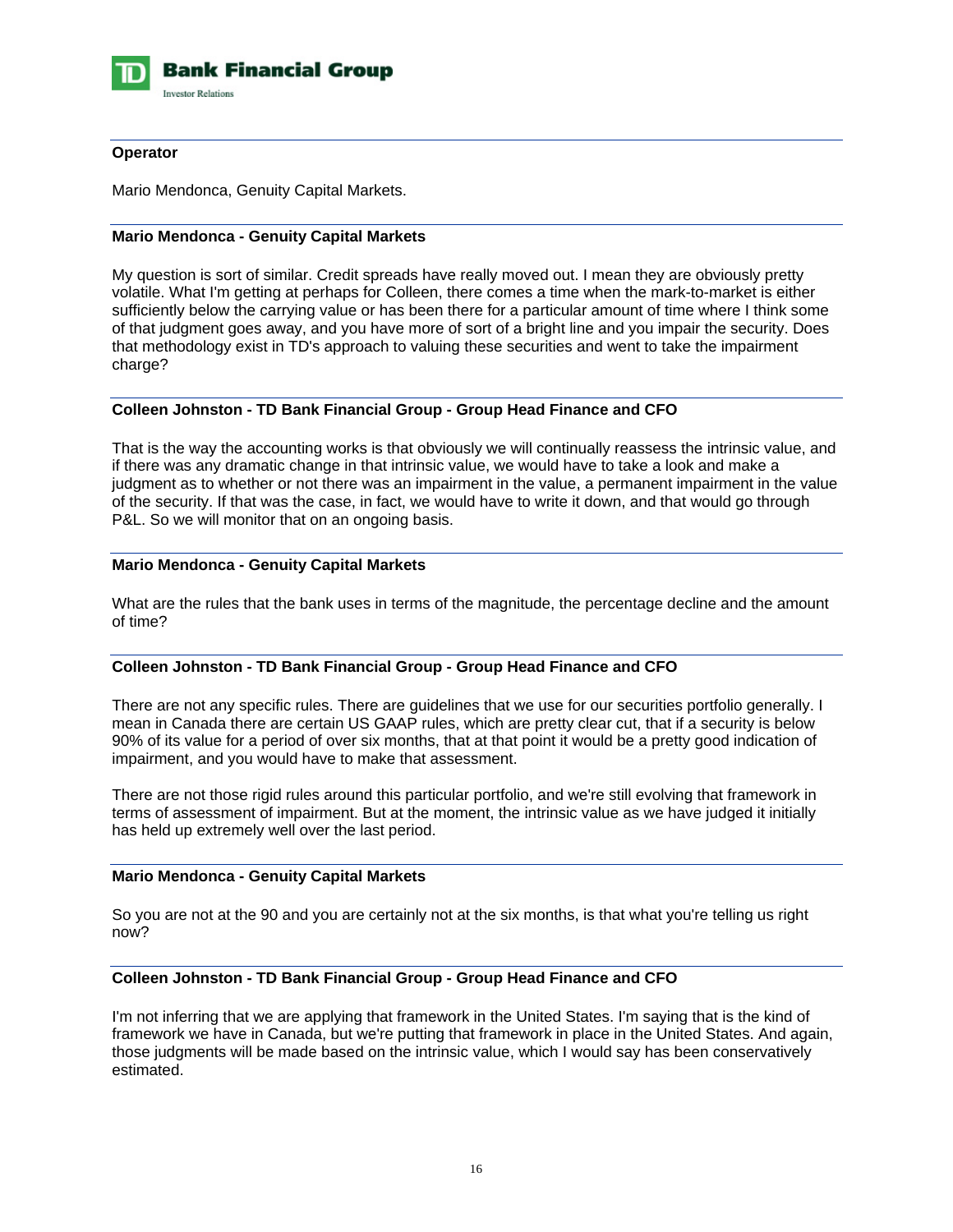

### **Mario Mendonca - Genuity Capital Markets**

One final thing. The Tier 1 ratio of Q1 '09, can you update us on where you think that will be once you apply the Basel II to Ameritrade?

### **Colleen Johnston - TD Bank Financial Group - Group Head Finance and CFO**

Roughly the impact of the substantial deduction, the 50% is about 140 -- sorry, 130 to 140 basis points. So we would expect by year-end that we should be above the 8% rate. We have done some issuance as you have seen in the third quarter. We issued about \$0.5 billion of preferred shares. So we will continue to assess that. We probably are seeing a bit of pressure on the risk-weighted assets, upward pressure there as well. But I think you'll certainly see us above the 8% mark.

### **Mario Mendonca - Genuity Capital Markets**

Post the application?

# **Colleen Johnston - TD Bank Financial Group - Group Head Finance and CFO**

Correct.

### **Operator**

Darko Mihelic, CIBC World Markets.

# **Darko Mihelic - CIBC World Markets**

A question with regards to US Personal and Commercial Banking again. Colleen, I think you mentioned that the margin is likely to come in at the high-end of the range you had previously given, which is about 370 basis points. It is a fairly big drop quarter-over-quarter. I guess the question is, what would be the main driver? Is it just deposit pricing? And is it possible that it can go to 350 the quarter thereafter? And I suppose at the end of the day, what is the big driver behind some of the volatility in that line, and can it go below the other end of your range?

# **Bharat Masrani - TD Bank Financial Group - President & CEO, TD Bank, N.A.**

The main driver there is obviously, as I said, deposit pricing. Now what you saw in the quarter just ended is we did have run off in what I would call high-priced deposits, and that has an impact at your margin expense. But those are very high-priced deposits, so they do not have as much impact on your NII. But as we compete for those deposits, obviously the margin is going to come down.

And is this competition going to get so intense that it may go below that? There is always that possibility. But there will also be the offset of we're putting on new loans now that are reflective of what is happening in the market. And those loans, as Colleen mentioned in her remarks, are having good spreads. As you can imagine in this funding market, if people are having trouble funding, then the loan pricing is going to reflect that.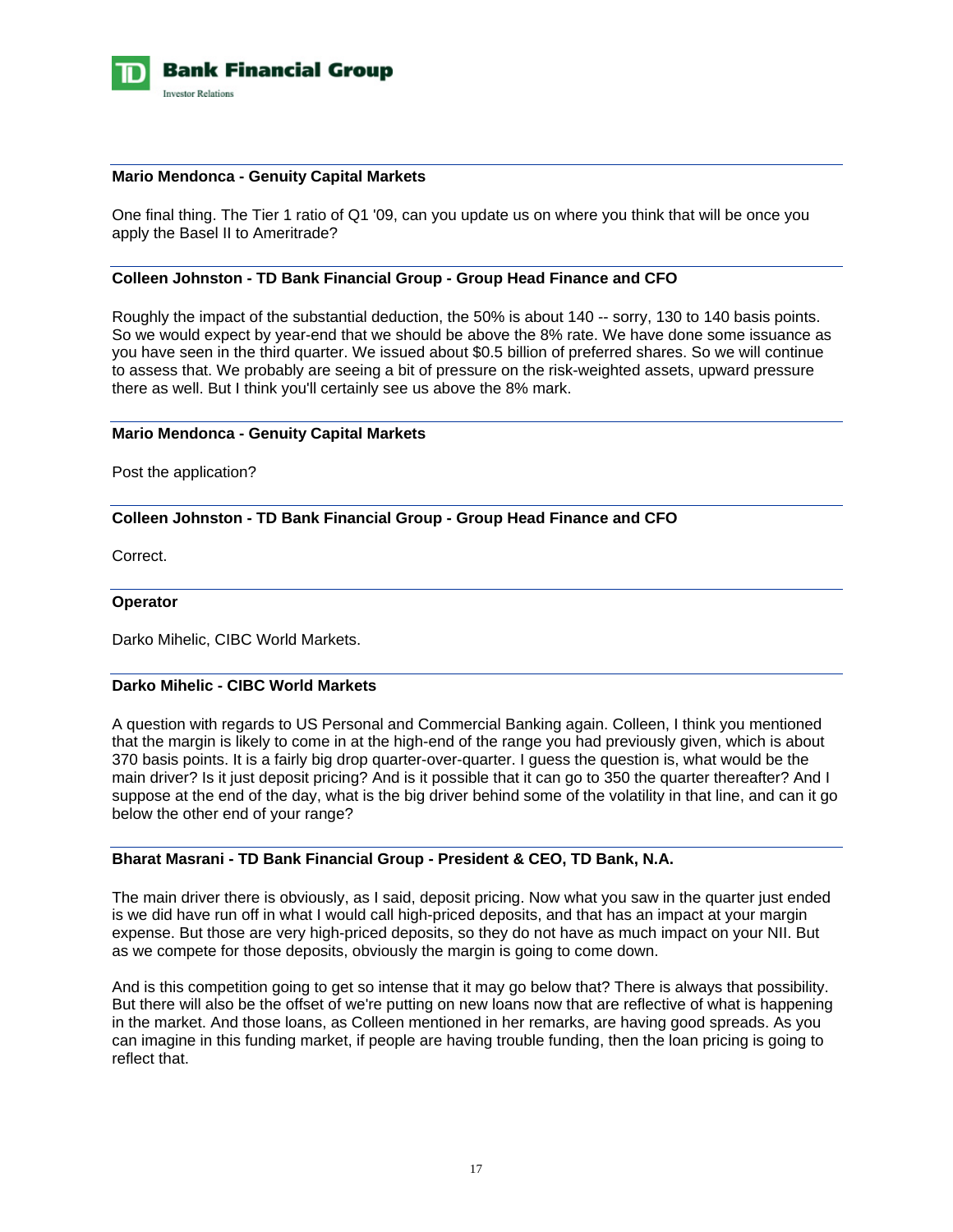

So I'm assuming, I'm making the assumption yes, there will be intense pressure, but there should be some offsetting forces out there. And the range we have provided based on the information that we have available and what we see as far as outlook goes is an appropriate range to work with.

# **Darko Mihelic - CIBC World Markets**

So then I guess the securities portfolio really is not a consideration here?

### **Ed Clark - TD Bank Financial Group - President and CEO**

I think your point is that a security portfolio is not what is causing the movements.

### **Darko Mihelic - CIBC World Markets**

Right.

# **Ed Clark - TD Bank Financial Group - President and CEO**

What is causing the movements in a sense is the running business. But I do think (inaudible) you are remembering is that you're trying to maximize NII at the end of the game here. You're not trying to maximize margin and getting this right balance. So you can move the margin around quite a lot if you start adding a lot of thin margin CDs on. And this battle right now is being fought in the CD world. That is where this battle is being fought.

What we're saying is that we have initially said, well, let's not do something stupid. We are kind of, as you know, economic profit maniacs here, and we said let's back off here, and we found that sent our margin up. But we say we don't like this result. We don't think in the end that is going to be good for our customer base, so we decided to get back in. We're telling you that is going to bring the margin down. That is the core thing that is going on here.

### **Operator**

Jim Bantis, Credit Suisse First Boston.

### **Jim Bantis - Credit Suisse**

A question for Mark. Mark, I can appreciate that today's numbers don't reflect the slowing situation in Ontario in terms of the economic conditions. And TDCT is a little bit more particularly sensitive to Ontario than some of the other banks.

Now I'm wondering if you can maybe just look out beyond what the numbers are saying today, but if we looked at the headlines in the papers regarding the job loss numbers that are coming mainly out of Quebec and Ontario, we're just seeing obviously a lot of plant closures and other types of employment issues. I'm just wondering if you can maybe look ahead of a couple of quarters and give us from your experience what we should be anticipating in terms of what is going on in Ontario to impact your impaired formations?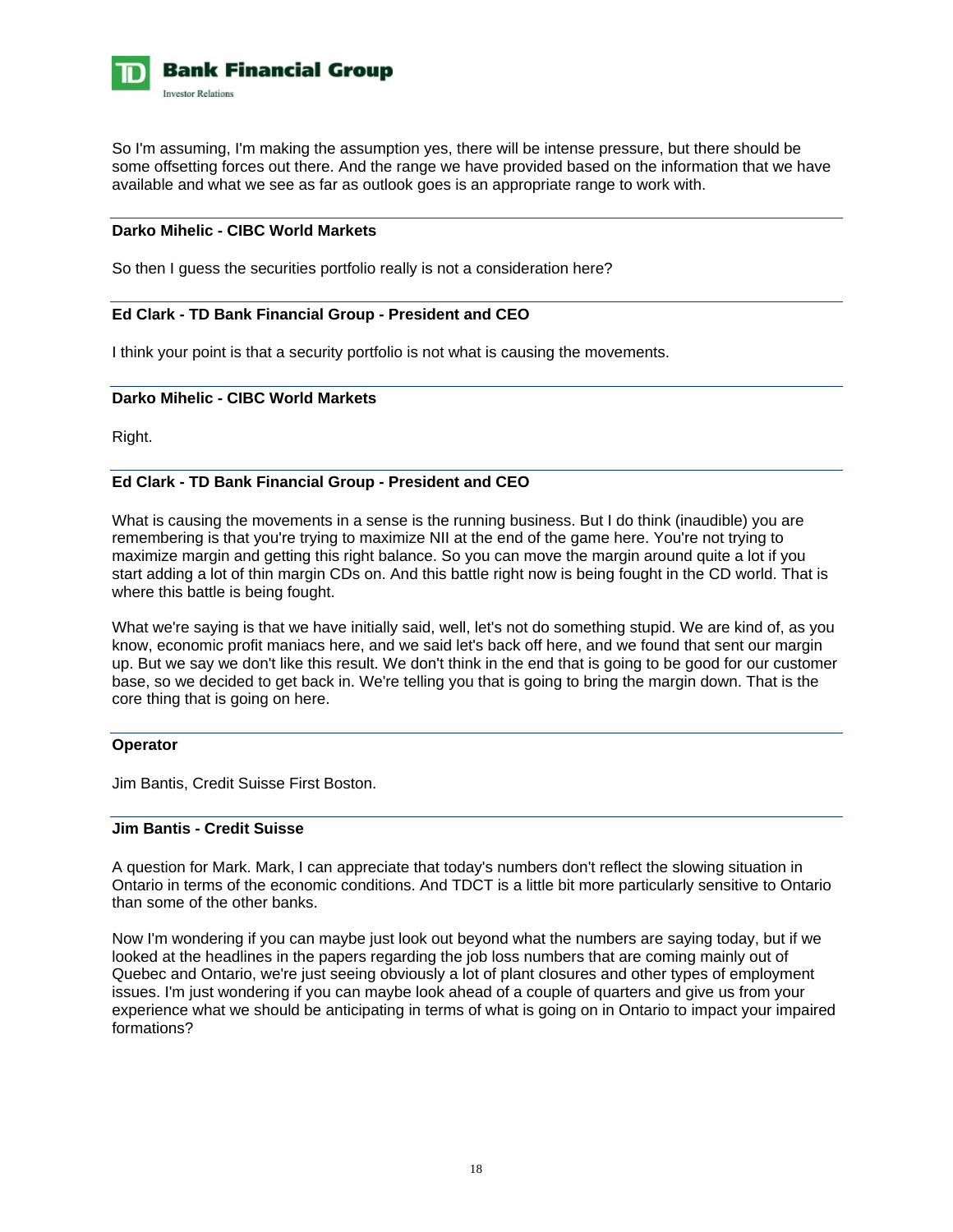

### **Mark Chauvin - TD Bank Financial Group – EVP, Risk Management and Chief Risk Officer**

Yes, certainly. I probably the last couple of quarters would have looked out a couple of quarters and been wrong. We feel that it's a bit overdue, in fact. Our quality in the commercial bank primarily is at historical levels. It certainly could not get any better. And we have seen a few shocks to the economy already such as the higher Canadian dollar, plant closings in certain sectors, and it's not having the impact that we would have expected.

But clearly I think at some point it is going to come. And if there is a deeper economic problem, certainly we would expect an increase in, whether it is gross impaired formations or impaired loans, but I'm comfortable that we're well-positioned today to weather that storm. We have kept very consistent lending standards in my view over the last several years. If we go into this, we should fare relatively well.

Now I cannot predict the levels. I certainly would expect them to go up, but I think that they would stay within manageable amounts because there are fundamental things that we did in previous recessions that we're not doing now.

Now there is always a new thing that might hit you, but I think we're trying to -- we have been worried about this for so long now, the last couple of years, I think we should at least be a little more better positioned for it than we have in the past.

### **Ed Clark - TD Bank Financial Group - President and CEO**

Tim, do you want to comment on this, and you might comment because I have always had this view that we are obviously heavily overweighted in Central Canada versus the other major banks, and I have been told that I misunderstand the numbers. So I will let you tell the rest of the world that.

# **Tim Hockey - TD Bank Financial Group – President & CEO, TD Canada Trust**

I was going to say I just completely agree with our Chief Risk Officer, but now I have to give more color. Like Mark, what we have seen is that we would have expected a few quarters ago that we would start to see some of these effects, and in fact, we have not. But you also know that we have had an increasing PCL rate inside our unsecured lending business that the market has not reflected. That has now stabilized and, in fact, arguably peaked in terms of the rate.

The overweight to Central Ontario, we have had that obviously for a very long period of time, and we don't seem to be seeing the relative job shifts to the West and their impact on our PCL.

There are other elements of being overweight. For example, there is the higher degree of fraud generally in Central Canada than there is in Western Canada, but it is a relatively small number in the grand scheme of things. So it's just an illustration of we looked very carefully at this number all the time and try and see the effects of it. I will reiterate that I would agree with Mark on balance.

# **Tim Thompson - TD Bank Financial Group - SVP - IR**

Alright. Let's go back to the room. Ian?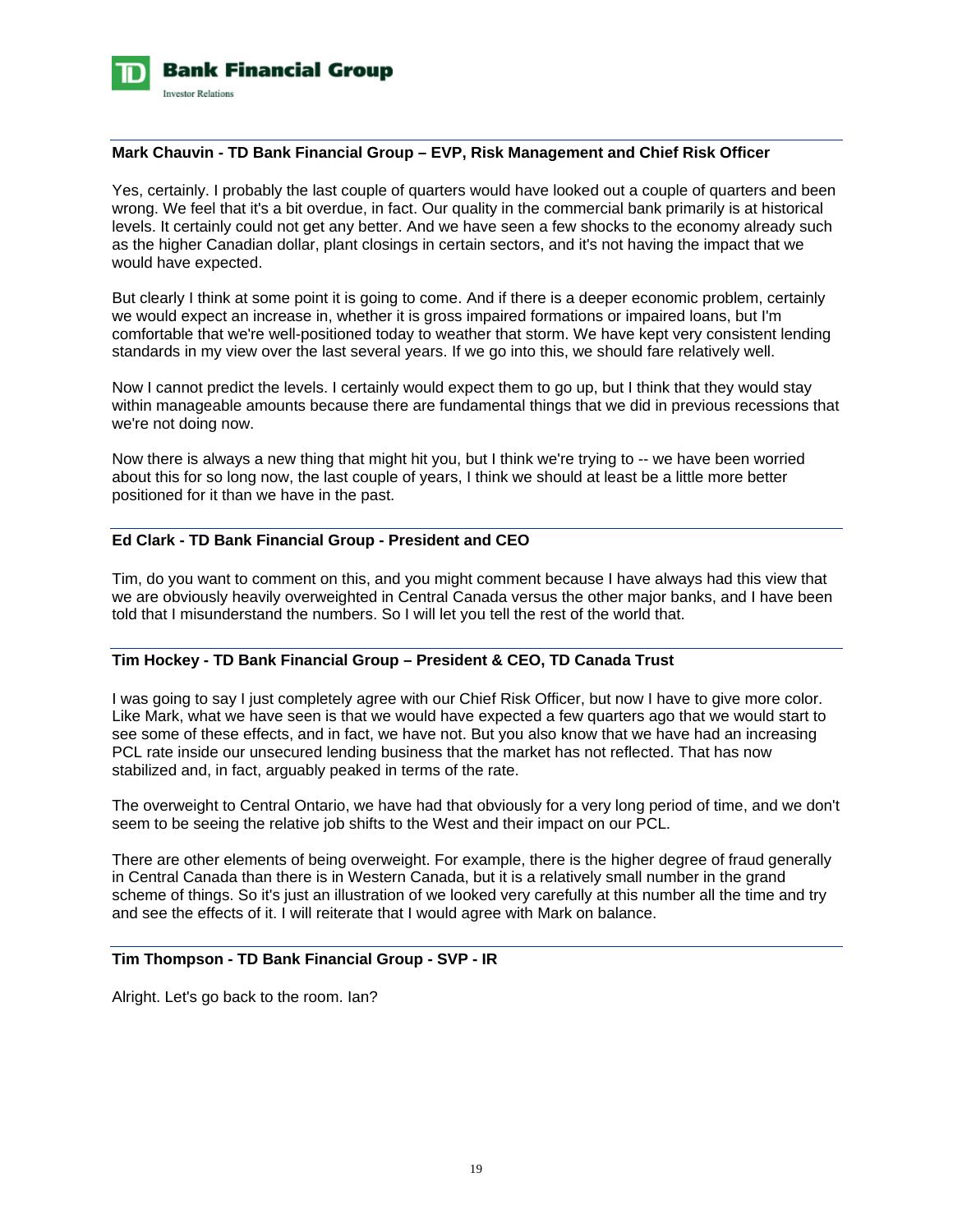

### **Ian de Verteuil - BMO Capital Markets**

The formations in the US Personal and Commercial Bank, Bharat or Mark, can talk to. As you're running here at sort of \$180 million of gross formations, is that can you give us any sense -- is that the HELOC book? Is that this residential real estate available for sale? Where is it?

### **Mark Chauvin - TD Bank Financial Group – EVP, Risk Management and Chief Risk Officer**

The increase in impaireds in the US was in US residential for sale, and it was kind of moving into a bit of a New York market. You have seen a lot of job loss in there, and it is having a bit of an impact. But it really did not go into the other sectors of the business. It was really still in the residential for sale just in markets that have kind of caught up to some other markets.

# **Ian de Verteuil - BMO Capital Markets**

So they (multiple speakers) that is a \$2 billion portfolio, the residential for sale real estate?

### **Bharat Masrani - TD Bank Financial Group - President & CEO, TD Bank, N.A.**

So in our June investor, I think the numbers were 6% of what we call for sale real estate.

Just to add to what Mark is saying, I would not want you to be left with an impression that the Northeast has totally escaped what is going on in the United States. From a relative basis, it is much better off than some other parts of the United States.

So are we getting weaknesses in certain sectors in certain markets? The answer is yes. Is the weakness more market and for sale real estate? The answer is yes as we said in our June Investor Day.

But what has happened in the Northeast, which is a good sign, is that when these projects get into trouble, there appears to be a normal course workout situation, and they are running out in the normal course. So I would expect formations to continue at the rate that you have been seeing. And then if I was guessing, it will more be influenced by for sale real estate than perhaps some of the other sectors.

# **Tim Thompson - TD Bank Financial Group - SVP - IR**

One last question in the room. Michael?

# **Michael Goldberg - Desjardins Securities**

The past two quarters your variable costs have been relatively high compared to your brokerage underwriting and trading revenue. And even adjusting for the \$96 million mispricing this quarter, there is still over 80% of that total brokerage underwriting in trading.

I know that these items do not account for all the variable comps, but they never have accounted for all that variable comp. Why is the variable comp so much higher the past two quarters in relation to these items than it has been in the past?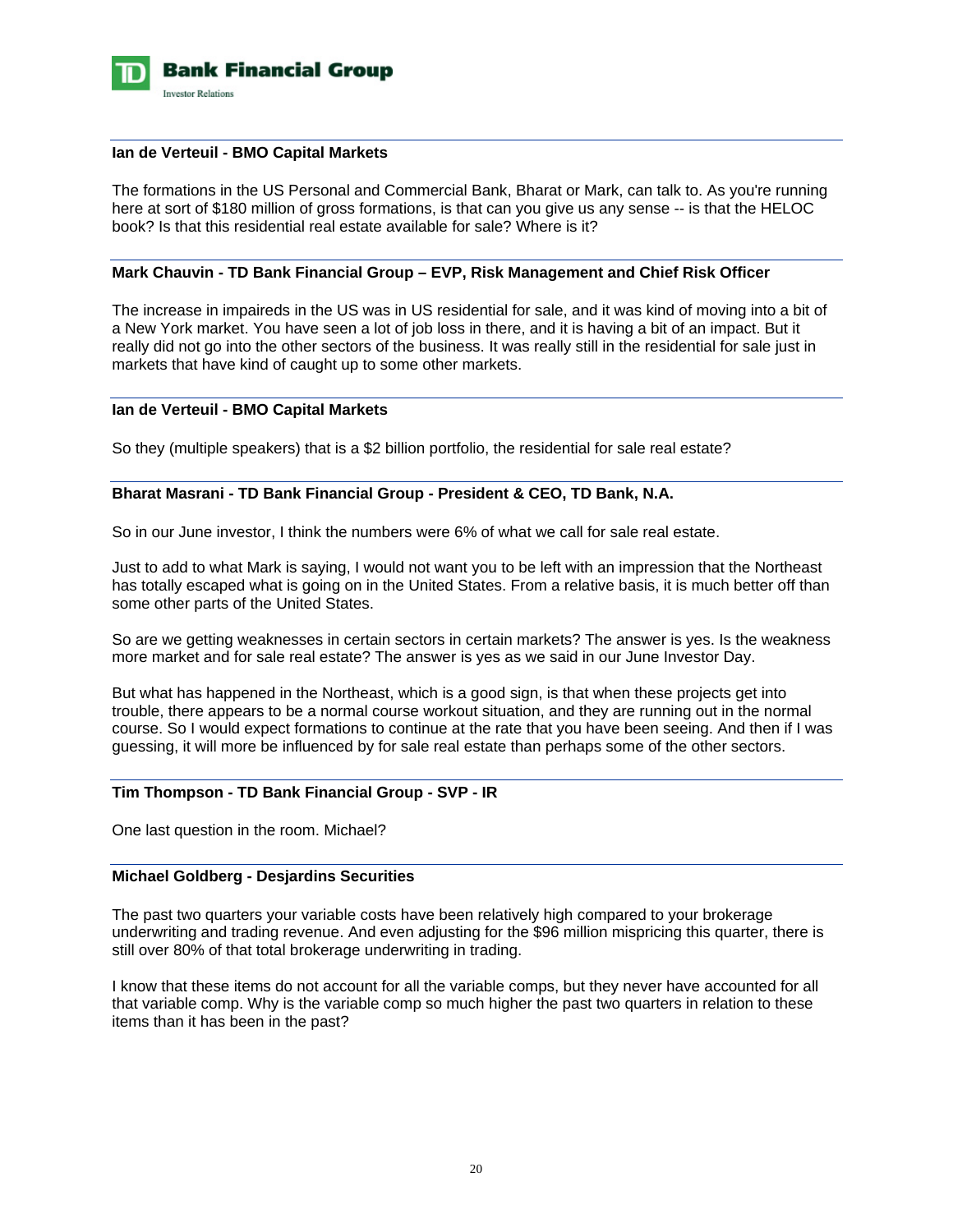

## **Colleen Johnston - TD Bank Financial Group - Group Head Finance and CFO**

Why don't I maybe start and hand it over to Bob because that is probably where the most variability is. Part of the effect in this quarter is the Commerce effect of those numbers coming into the expense side. We really don't look at that kind of a ratio, Michael, in assessing because obviously there are various elements of incentive comp throughout the entire bank.

Bob, any color on the wholesale side? Clearly that was the major reason for the decline in expenses versus last year.

# **Bob Dorrance - TD Bank Financial Group - Chairman, CEO & President, TD Securities**

Yes, I think the variable comp in the dealer part of the business would have moved down to reflect results. There were some gains -- like there are gains in securities coming out of the merchant bank where the variable comp is set by the formulas that apply in the merchant banking, the two and 20 formulas. So there were some gains -- not -- there were some gains this quarter, but also more in the previous quarter where recognizing variable comp, some of those gains have been offset by write-downs, which don't accrue the comp until later on. So I think it is probably more of that element.

That and relatively small numbers in the sense results of the ratios tend to move around more.

### **Michael Goldberg - Desjardins Securities**

Everything that I was going to ask about, actually your invested gains the quarter are really low in comparison to the prior period. I can understand that the equity markets are weaker, and there is less potential to realize on merchant banking gains, merchant banking mandates that you have. But until we see a pickup, should we be expecting that that these gains are going to remain relatively subdued in the next little while?

### **Ed Clark - TD Bank Financial Group - President and CEO**

So just to reemphasize Bob's point on the comp stuff, I have to explain this to my board as well. I mean the reality is that the core franchise part of TD Securities is doing very well and is actually -- so we're quite pleased with the result. And the way you folks know this better than I do, that system works we cannot say to the people you're performing very well. You're not going to get paid because there's other parts of the organization that are not doing so well. And so you can get very what looks like anomalous results on the compensation side.

On the security gains, I know this will sound strange to you, but we do not start with the earnings number we want and then trigger how much security gains we want. We do it from the bottom up, and we have a philosophy. Other people can have different philosophies. My philosophy is, if you start messing with these things to generate targeted earnings, you can waste a lot of shareholder money. The people who run this should maximize the values of those portfolios. If that means I do not get security gains in the quarter, I might like them. That is my problem, not their problem.

And so certainly on the merchant banking side, many of those, in fact, are even if I wanted to, I could not do anything because in the sense they are being driven by the system out there. They are very distributed, and they really do depend on whether or not, in fact, things get realized, their takeovers made or IPOs or whatever that actually (inaudible), and this is not a particularly good atmosphere to bring those -- for people in the private equity business to actually realize gains.